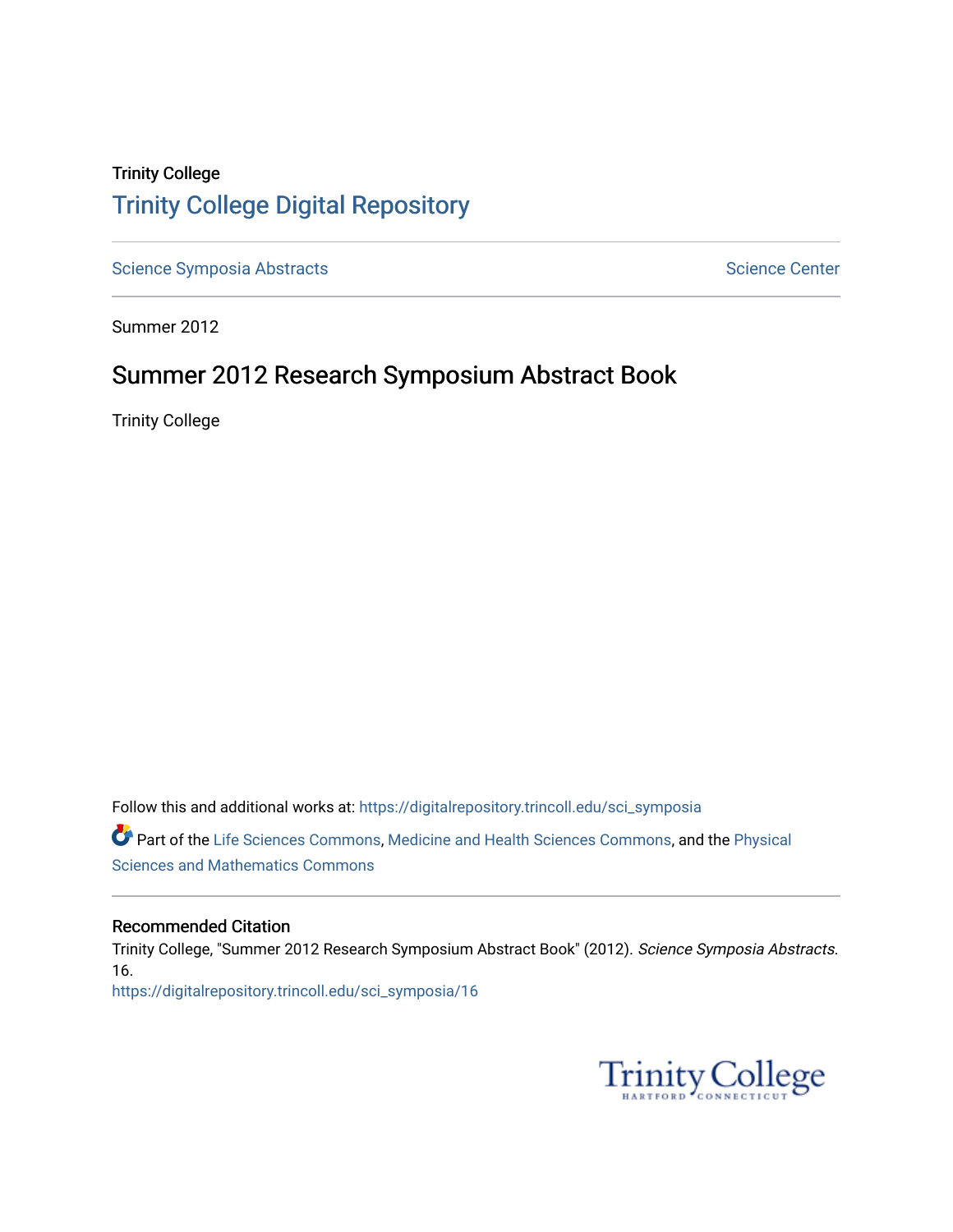## **EIGHTH ANNUAL SUMMER RESEARCH SYMPOSIUM TRINITY COLLEGE**

## **TABLE OF CONTENTS**

**Poster # Title**

# **BIOLOGY**

- **1. DOES A COMPOST PILE'S INVERTEBRATE COMMUNITY VARY WITH ITS KITCHEN SCRAP CONTENT?** Sadichhya Adhikari '14, Bridget Tevnan '14 Faculty Sponsor: Scott R. Smedley
- **2. PHENOLOGIC SHIFT: ARE HAWKS ON THE EAST COAST ADAPTING THEIR MIGRATORY PATTERNS TO CLIMATE CHANGE?** Jason Baird '14 Faculty Sponsor: Joan Morrison
- **3. CREATION OF SERRATE LIGAND GENE CONSTRUCTS FOR THE ACTIVATION AND INHIBITION OF THE NOTCH SIGNALING PATHWAY** William Blaine '15, James Curlin '15 Faculty Sponsor: Robert J. Fleming
- **4. CROWD SOURCING: CITIZEN SCIENTISTS ANALYZE WILDLIFE MONITORING CAMERA IMAGES VIA AN ON-LINE DATABASE** Daniel J. Carlozzi '13 Faculty Sponsors: Scott R. Smedley, Kent I. Patashnick, David Tatem, Jean-Pierre A. Haeberly
- **5. NOTES ON THE MARINE ALGAE OF THE BERMUDAS. 13.**  *HELMINTHOCLADIA KEMPII* **SP. NOV. (NEMALIALES, LIAGORACEAE) BASED UPON** *H. CALVADOSII* **SENSU AUCT. FROM THE WESTERN ATLANTIC**

Tayoot Chengsupanimit '14, Thea R. Popolizio, Christopher E. Lane, Craig W. Schneider Faculty Sponsors: Craig W. Schneider, Christopher E. Lane

**6. CONSTRUCTING A DATABSE OF TRFLP PROFILES FOR USE IN ANALYSIS OF OROPHARYNGEAL BACTERIA**  Stephanie Garcia '15, Sara Khalil '15

Faculty Sponsor: Lisa-Anne Foster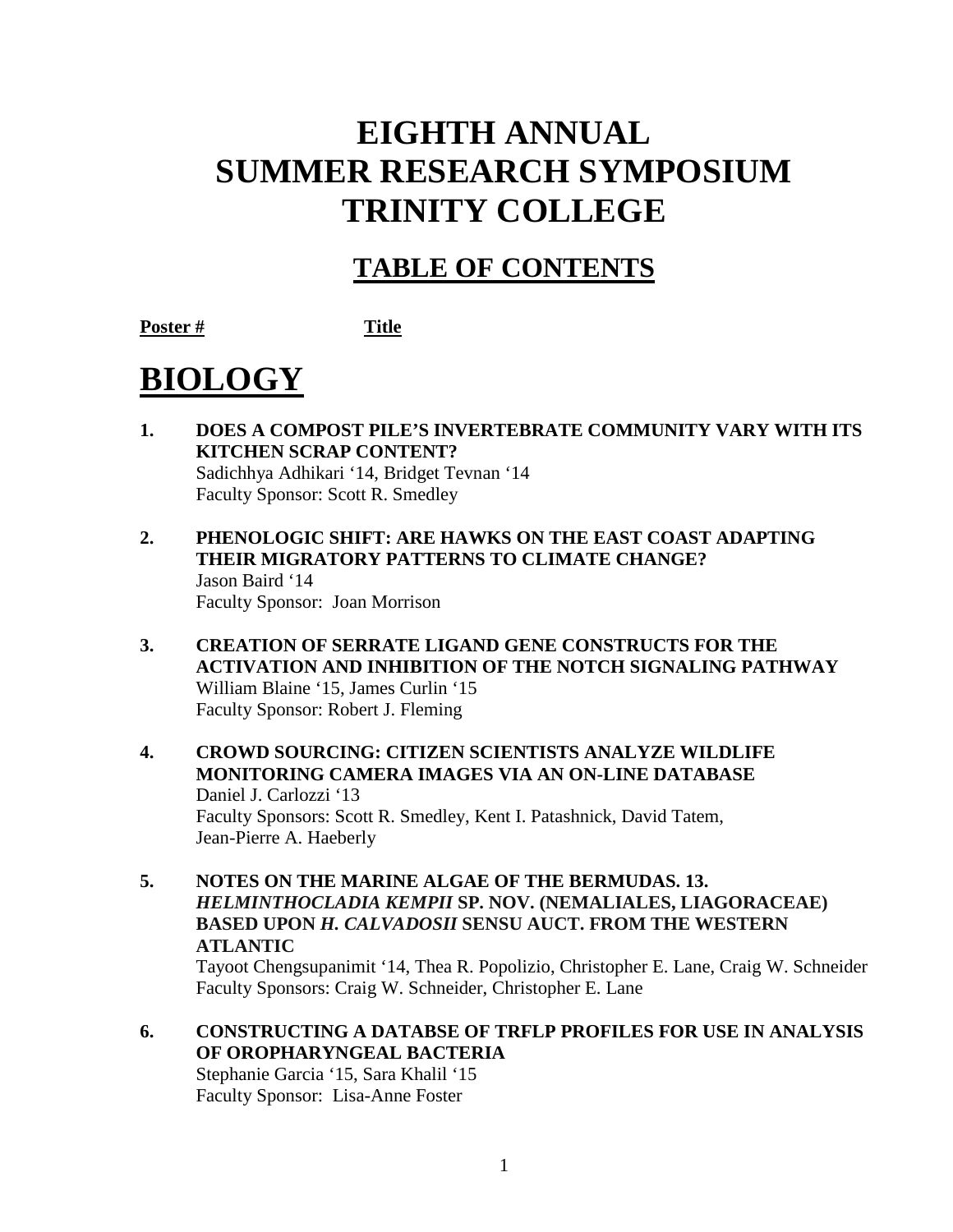- **7. ROLE OF CELL DYNAMICS IN SEGMENT FORMATION IN** *TRIBOLIUM CASTENEUM* Sarah So Young Kim '14 Faculty Sponsors: Terri A. Williams, Lisa Nagy, Ayaki Nakamoto
- **8. FETAL MEMBRANE MORPHOGENESIS OF CORN SNAKE EGGS THROUGHOUT DEVELOPMENT** Weston Klimas '13 Faculty Sponsors: Daniel Blackburn, Ann Lehman
- **9. NORMAL DEVELOPMENT OF FAIRY SHRIMP,** *THAMNOCEPHALUS PLATYRUS* Niranjana Pokharel '15

Faculty Sponsor: Terri A. Williams

## **CHEMISTRY**

- **10. SYNTHESIS OF γ-CARBOXYGLUTAMIC ACID** Lauren Aber '13 Faculty Sponsor: Richard Prigodich
- **11. INVESTIGATING METHODS FOR ACYLATING ALKYNYLANILINES** Shawna M. Berk '13 Faculty Sponsor: Timothy P. Curran
- **12. SYNTHESIS OF NOVEL, CYCLIC MOLECULES THAT INCORPORATE TUNGSTEN-(BIS) ALKYNE AND FERROCENE MOIETIES** Sebastiano Buccheri '14 Faculty Sponsor: Timothy P. Curran
- **13. DESIGN AND SYNTHESIS OF CHIRAL, TETHERED, C3-SYMMETRIC TRIARYLMETHYL CATIONS FOR USE AS CATALYTIC ELECTROPHILE ACTIVATORS** Mark Chesson '13 Faculty Sponsor: Cheyenne Brindle
- **14. PHOTOLYSIS AT THE LIQUID-VAPOR INTERFACE OF DIHALOGENATED METHANE SOLUTIONS**  Andres E. Delgadillo '13, Christina McGuire '13, Baltazar Ramos Jr '11, Edward Harrington Jr '11, William Tyler Nebel '14 (Cornell), Maria Krisch Faculty Sponsor: Maria J. Krisch
- **15. ATTEMPTS TO SYTHESIZE MIXED TERNARY METAL HYDRIDES Ca2Ir0.5Rh0.5H5, Ca2Ir0.5Ru0.5H5.5, Ca2Rh0.5Ru0.5H5.5, and Ca2Fe0.5Ru0.5H6** Pathik A. Khatri '13 Simon Wei '14 Faculty Sponsor: Ralph O. Moyer Jr.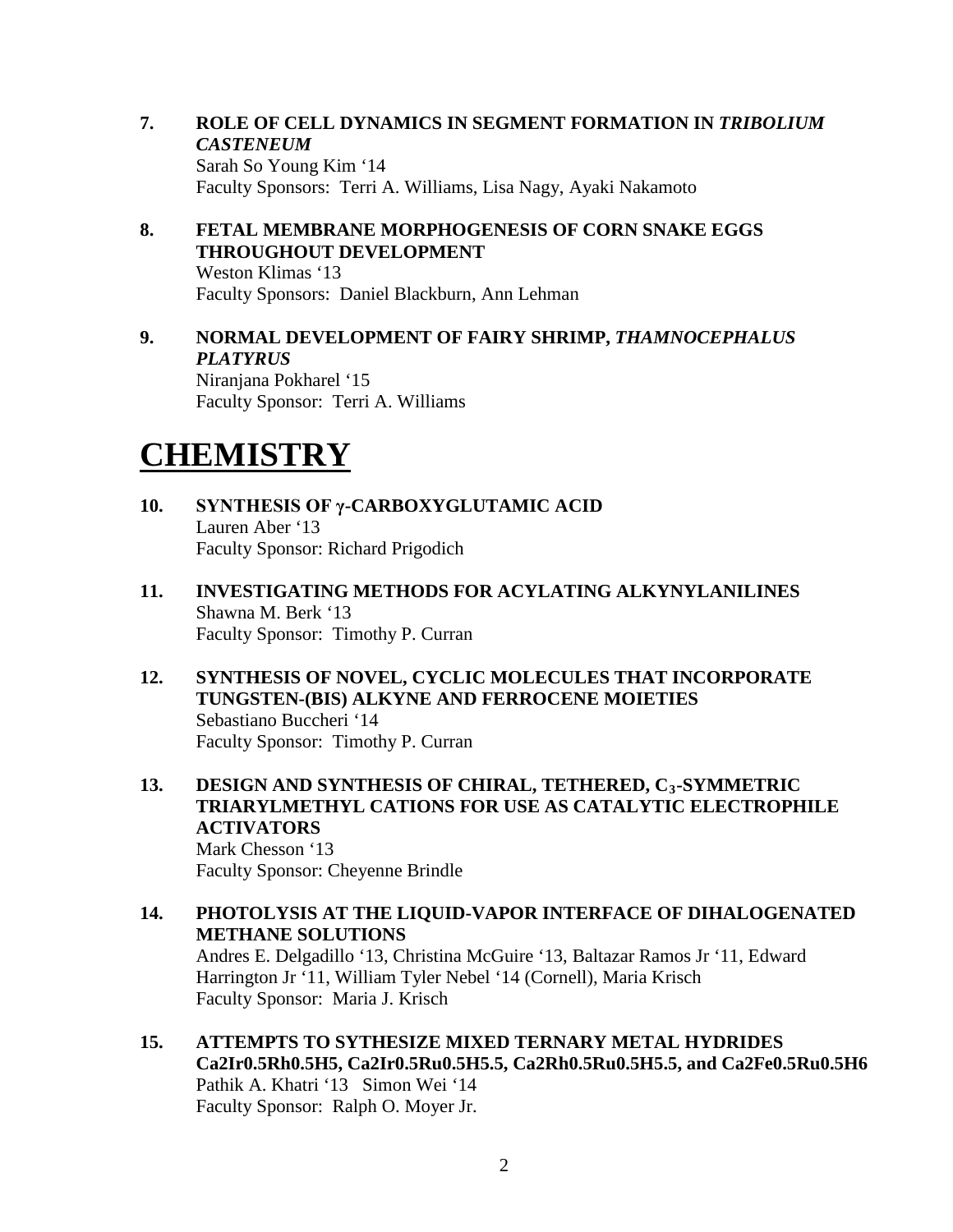- **16. NMR EXPERIMENTS ON** β**-CYCLODEXTRIN AND FLUORESCEIN** Richard Kim '13 Faculty Sponsor: Richard Prigodich
- **17. AN ALTERNATIVE SYNTHESIS OF 2-CARBOXY-2'- AMINODIPHENYLACETYLENE** Varun Konanki '15 Faculty Sponsor: Timothy P. Curran
- **18. CMNB-CAGED FLUORESCEIN AND ITS USE IN LIGHT DETECTION FOR A DROPLET TRAIN** David Mallick '14, Shawna Berk '13 Faculty Sponsor: Maria J. Krisch
- **19. IMPROVED METHODOLOGY FOR REMOVING DIHALOMETHANE CARRYOVER FROM SPME FIBERS** Christina M McGuire '13, Edward Harrington Jr. '11 Faculty Sponsor: Maria J. Krisch
- **20. ALTERNATIVE AND EFFICIENT PHOSPHONAMIDITE SYNTHESIS AS A PRECURSOR TO SOLID-PHASE OLIGONUCLEOTIDE SYNTHESIS** Alex Plochocki '14 Faculty Sponsor: Richard Prigodich
- **21. SURFACE CONCENTRATION OF FORMIC ACID IN SALT/WATER SOLUTIONS** Jeff Pruyne '15 Faculty Sponsor: Maria J. Krisch
- **22. ISOLATION, PURIFICIATION, AND CRYSTILIZATION OF MAL 3 PROTEIN** John Stiller '14 Faculty Sponsor: Richard Prigodich
- **23. SEM-EDS ANALYSIS OF METALLIC ARTIFACTS** Lan Anh Tran '13 Faculty Sponsors: Ann Lehman, Maria Parr

## **COMPUTER SCIENCE**

**24. MONIKER: A MOBILE-BASED IMAGE CLASSIFICATION SYSTEM FOR FIELD CAMERA TRAPS** Jason Baird '14, Megan Chiu '14 Faculty Sponsors: Ralph Morelli, Jim Sanderson, Trishan de Lanerolle, US Fish & Wildlife Service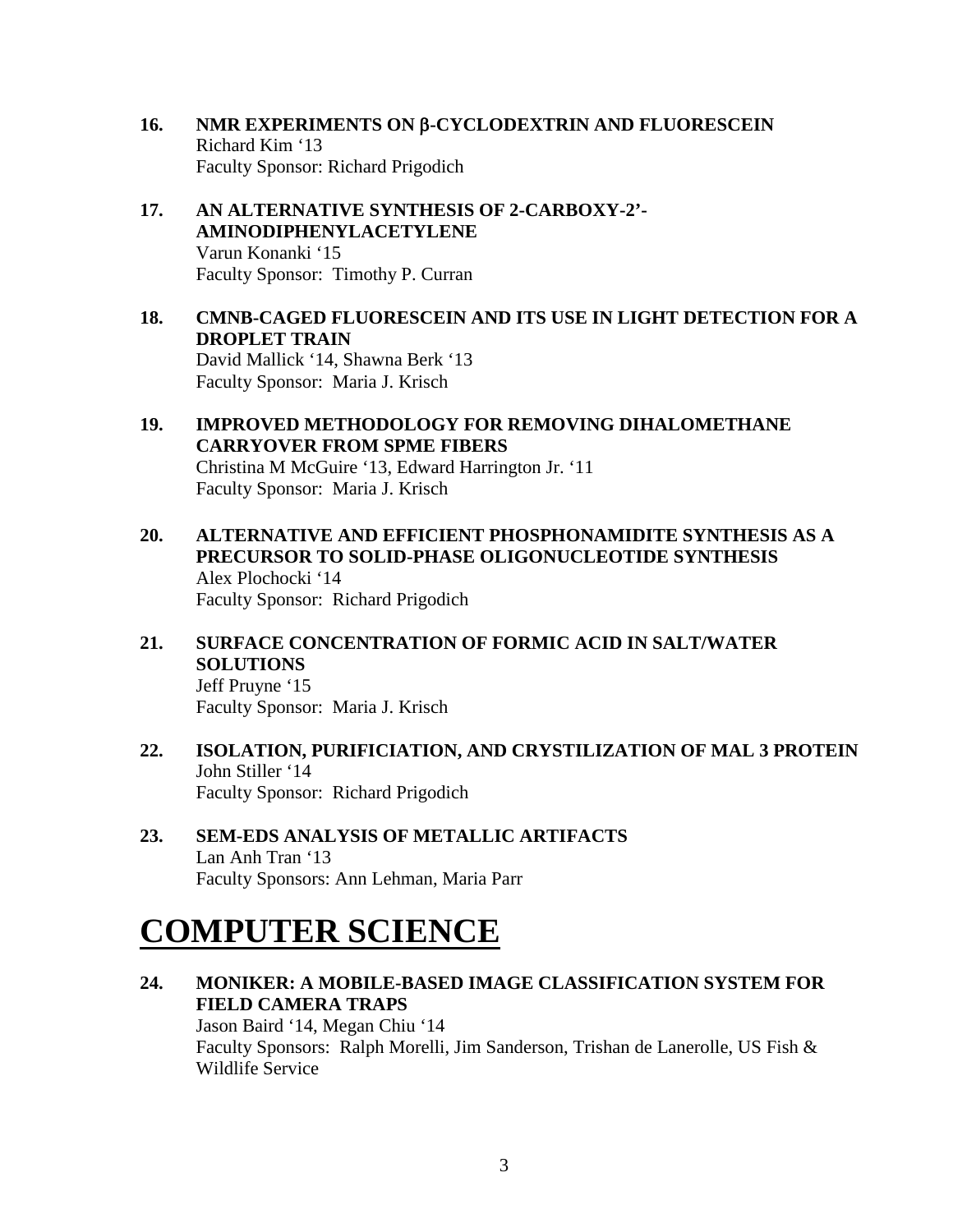- **25. AN OUT-OF-CORE IMPLEMENTATION OF BLOCK CHOLESKY DECOMPOSITION ON A MULTI-GPU SYSTEM** Philip Cho '15, Jiajia Zhao '15 Faculty Sponsors: Peter Yoon, Lin Cheng
- **26. INCOPORATING BARCODE SCANNER INTO POSIT-HAITI** Nyi M. Htet '13 Faculty Sponsors: Ralph Morelli, Trishan de Lanerolle, ACDI/VOCA, USAID

## **ENGINEERING**

- **27. FORMATION OF CLOGS UNDER ULTRASOUND EXCITATION: A MICROFLUIDIC STUDY** Erin Barney '15 Faculty Sponsor: Emilie Dressaire
- **28. HELICOPTER BLADE VIBRATION ANALYSIS** Shaun Smith '15 Faculty Sponsor: Taikang Ning
- **29. DUAL-AXIS SOLAR TRACKER** Benjamin Williams '15 Faculty Sponsor: Taikang Ning

## **ENVIRONMENTAL SCIENCE**

- **30. INVESTIGATING THE INORGANIC CARBON CYCLE AT THREE CONNECTICUT PONDS** Erika Adams '13, Kate Furgueson '15 Faculty Sponsor: Sarah Gray
- **31. SOURCE OF MERCURY CONTAMINATION IN THE MILL POND PARK OF THE PARK RIVER WATERSHED, GREATER HARTFORD, CT** Daniel Hong '15 Faculty Sponsor: Jonathan Gourley
- **32. SYNERGISM IN TOXICITY OF MIXTURES OF PHARMACEUTICALS TO**  *DAPHNIA MAGNA*

Airelle A. James '14 Faculty Sponsor: Alison J. Draper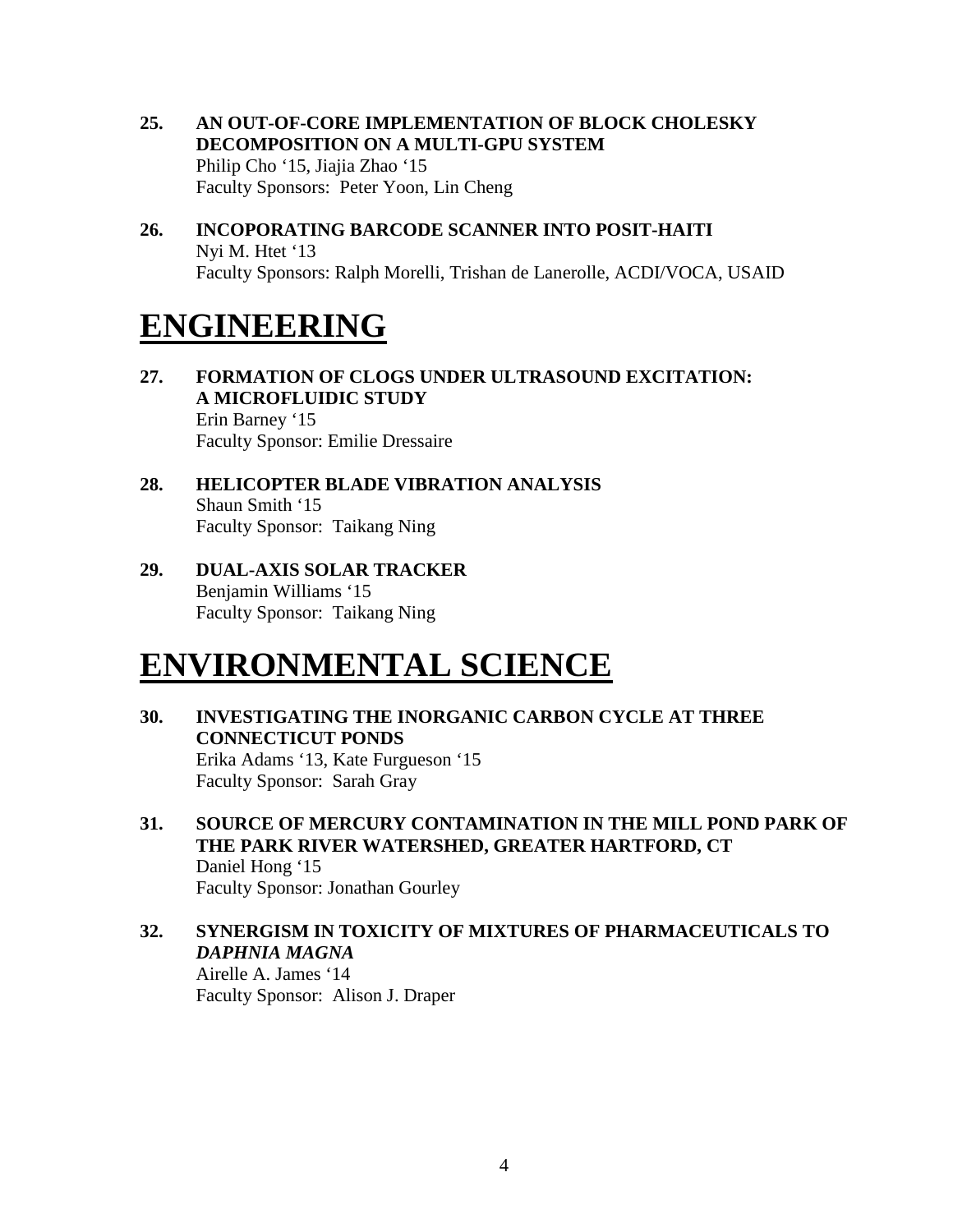- **33. MAGNETIC ANALYSES OF LAKE SEDIMENT AS A POSSIBLE MEANS TO RECONSTRUCT ANADROMOUS FISH POPULATIONS IN FOUR CONNECTICUT LAKES** Sama Shrestha '14 Faculty Sponsor: Christoph Geiss
- **34. MAPPING OF ARCTIC PEATLANDS USING GROUND PENETRATING RADAR**

Jessica Smith '14 Faculty Sponsor: Christoph Geiss

## **NEUROSCIENCE**

- **35. CATECHOLAMINES AND THE KETOGENIC DIET** Ryan Adams '13 Faculty Sponsor: William H. Church
- **36. BENEFICIAL EFFECTS OF LOW-CARBOHYDRATE DIET ON SOCIAL BEHAVIOR IN A NOVEL REPEATED-MEASURES TEST OF SOCIAL BEHAVIOR IN MICE**

Josh Altschuler '13, Subrina Bisnauth '15, Sierra Slade '15 Faculty Sponsors: David Ruskin, Susan Masino

**37. PROSPECTIVE MEMORY IN SCHIZOPHRENIA: RELATIONSHIP TO MEDICATION ADHERENCE, NEUROCOGNITION AND SYMPTOMS IN INDIVIDUALS WITH SCHIZOPHRENIA** David Correll '13, Marta Zamroziewicz '13, Alexandra Rogers '09

Faculty Sponsors: Sarah Raskin, Matthew Kurtz, Jacqueline Maye

- **38. ONTOGENY OF NEURONAL CELL SIZE AND NUMBER IN THE CHINESE MUD SNAIL,** *CIPANGOPALUDINA CHINENSIS* Amy Hackett '14, Daniel Isaman '15 Faculty Sponsor: Charles C. Swart
- **39. ATTENUATION OF THE REGIONAL VARIATION IN GRANULE CELL PRECURSOR PROLIFERATION CONTRIBUTES TO THE ALTERED FOLIATION PATTERN IN THE** *ENGRAILED* **MUTANT MOUSE CEREBELLUM**

Jackie L. Gottshall '13, Emilie Legué, Alexandra Joyner Faculty Sponsors: Susan Masino, Charles C. Swart

#### **40. THE INVESTIGATION OF GLIAL-DERIVED FACTORS AFFECTING NEURONAL CELL DEATH** Alexandra Nicaise '13

Faculty Sponsors: William H. Church, Stephen Crocker; UConn Health Center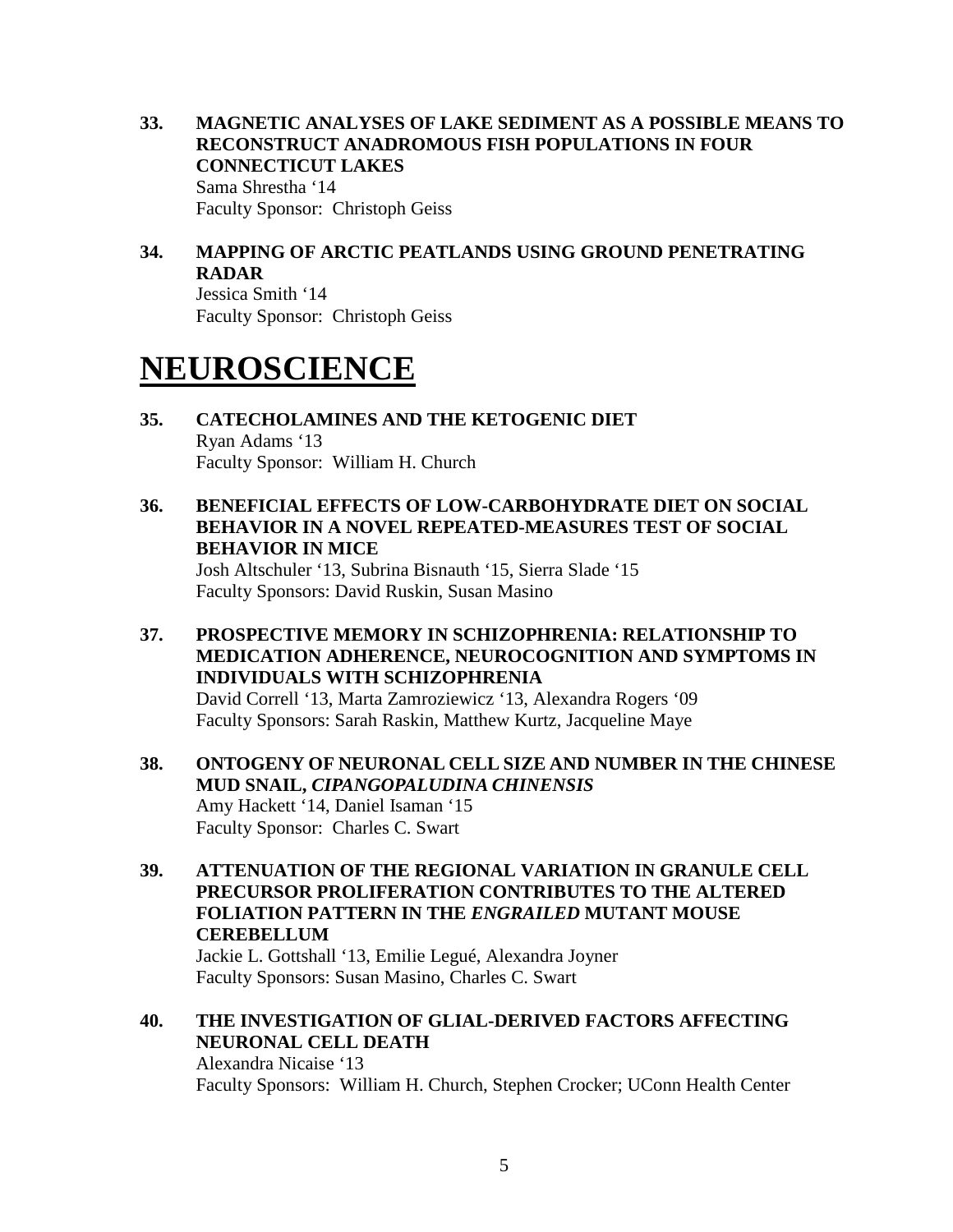- **41. IMPROVEMENT OF METHODS OF INVESTIGATION INTO THE BEHAVIORAL AND ELECTROPHYSIOLOGICAL CORRELATES OF PROSPECTIVE MEMORY (PM) IN HEALTHY ADULTS AND ADULTS WITH TRAUMATIC BRAIN INJURY (TBI).**  Consuelo M.A. Pedro '15 Faculty Sponsor: Sarah Raskin
- **42. SUBSTRATE SPECIFICITY, pH RESPONSE AND INHIBITION OF THE CHOLINESTERASE IN THE CNS OF THE CHINESE MUD SNAIL, CIPANGOPALUDINA CHINENSIS** Abigail Whalen '15 Faculty Sponsor: Charles C. Swart
- **43. EFFECTS OF DRINKING PATTERNS ON PROSPECTIVE MEMORY PERFORMANCE IN COLLEGE STUDENTS** Marta Zamroziewicz '13, David Correll '13, Sarah Isaac '14 Faculty Sponsors: Sarah Raskin, Rivkah Rosen, Howard Tennen, Carol Austad, Carolyn Fallahi, Rebecca Wood, Godfrey Pearlson

# **PHYSICS**

**44. CREATION OF ELECTRON VORTICES USING A PULSED ELECTROMAGNETIC PHASE GRATING** Jonathan Handali '13, Abhishek Khanal '15 Faculty Sponsor: Brett Barwick

## **PSYCHOLOGY**

- **45. SENSITIVITY TO IDENTIFYING REAL VS PROGRAMMED PENDULUM MOTION USING POINT LIGHT DISPLAYS** Yasmine L. Delgado-Jimenez '14 Venus Nunez '14 Faculty Sponsor: William Mace
- **46. LITERATURE REVIEW OF SELF-REGULATED LEARNING & METACOGNITION**

Emily Howe '13 Faculty Sponsors: Dina Anselmi, David Reuman

- **47. CULTURAL NORMS REGARDING EMOTIONAL EXPRESSION: INFLUENCES ON THE PROVISION AND RECEIPT OF SOCIAL SUPPORT**  Katie Piotrowski '13 Faculty Sponsor: Janet Chang
- **48. USING POINT-LIGHT-DISPLAYS FOR BIOLOGICAL MOTION**  Edgar Soto '15 Faculty Sponsor: William Mace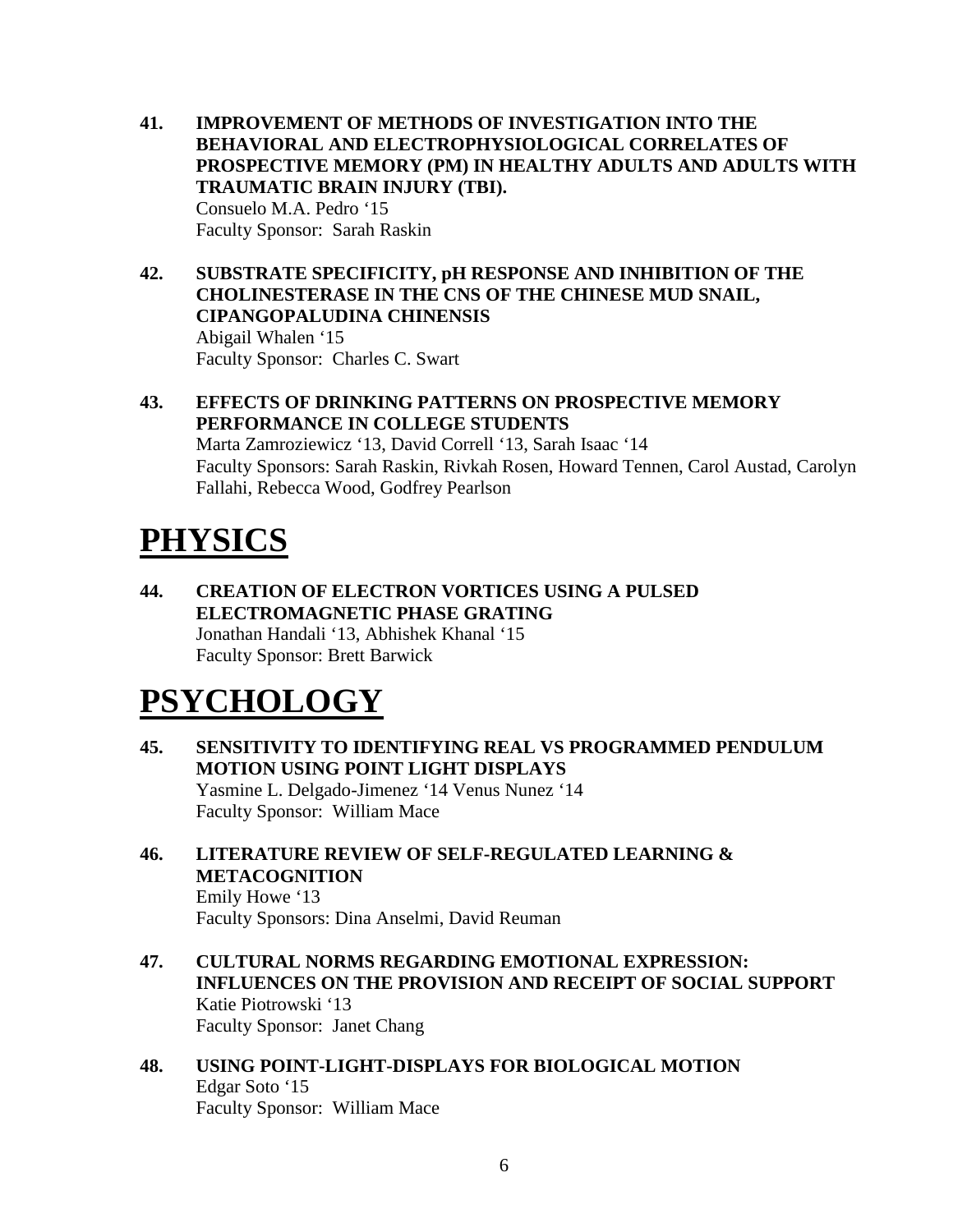# **BIOLOGY**

#### **1.**

### **DOES A COMPOST PILE'S INVERTEBRATE COMMUNITY VARY WITH ITS KITCHEN SCRAP CONTENT?**

Sadichhya Adhikari '14, Bridget Tevnan '14 Faculty Sponsor: Scott Smedley

Composting is an increasingly popular, environmentally friendly means of disposing household kitchen scraps. Since 2008, we have conducted an experiment to test the claim that addition of animal-based scraps increases visitation by scavenging vertebrate wildlife. Three compost piles were set up in a woodland adjacent to homes and were remotely monitored by cameras: CON (a control pile with a core of leaf mulch covered by straw, without kitchen scraps), VEG (with the addition of vegetable scraps), and MIX (with an addition of vegetable and animal products).

Since informal field observations suggested that the number of invertebrates might vary among these treatments, a study was conducted to compare the piles' invertebrate communities. Pile material (mulch and straw separately) was sampled using Tulgren funnels to extract its invertebrate inhabitants, which were sorted into 19 taxonomic groups (e.g., earthworms, beetles, insect larvae, millipedes) and the number of individuals per group determined. The extremely minute, and very numerous, mites and springtails were not analyzed.

For these 19 taxa, a total of 25,294 individuals were censused. Collectively, there was a strong association with treatment  $(CON < VEG < MIX)$  and with substrate (mulch  $<$  straw). When analyzed separately, the eight most abundant taxa typically (seven out of the eight) showed an association with pile treatment. Five out of these seven groups displayed a pattern of density of CON < VEG < MIX. These results are consistent with the hypotheses that increased diversity of food scraps leads to a higher density of invertebrates. The MIX pile with animal and vegetable scraps likely had higher protein levels than the strictly vegetable scrap and control piles. Underlying differences in invertebrate communities, particularly for larger-bodied taxa such as earthworms, may thus in part explain variation in the visitation of facultative scavengers that may also prey on invertebrates.

### **2.**

### **PHENOLOGIC SHIFT: ARE HAWKS ON THE EAST COAST ADAPTING THEIR MIGRATORY PATTERNS TO CLIMATE CHANGE?** Jason Baird '14

Faculty Sponsor: Joan Morrison

Hawks and many other species migrate up and down the east coast. Climate change, however, has begun to affect this movement in many cases, delaying fall migration, as species can safely stay in northern nesting areas for longer periods. The trigger for migration is still up for debate, however; for some species it appears to be hard-coded, unaffected by a temperature shift, while others easily shift their phenology back and forth to match the current temperatures. Hawks have been shown to migrate along the east coast; can they shift the timing of their migration to make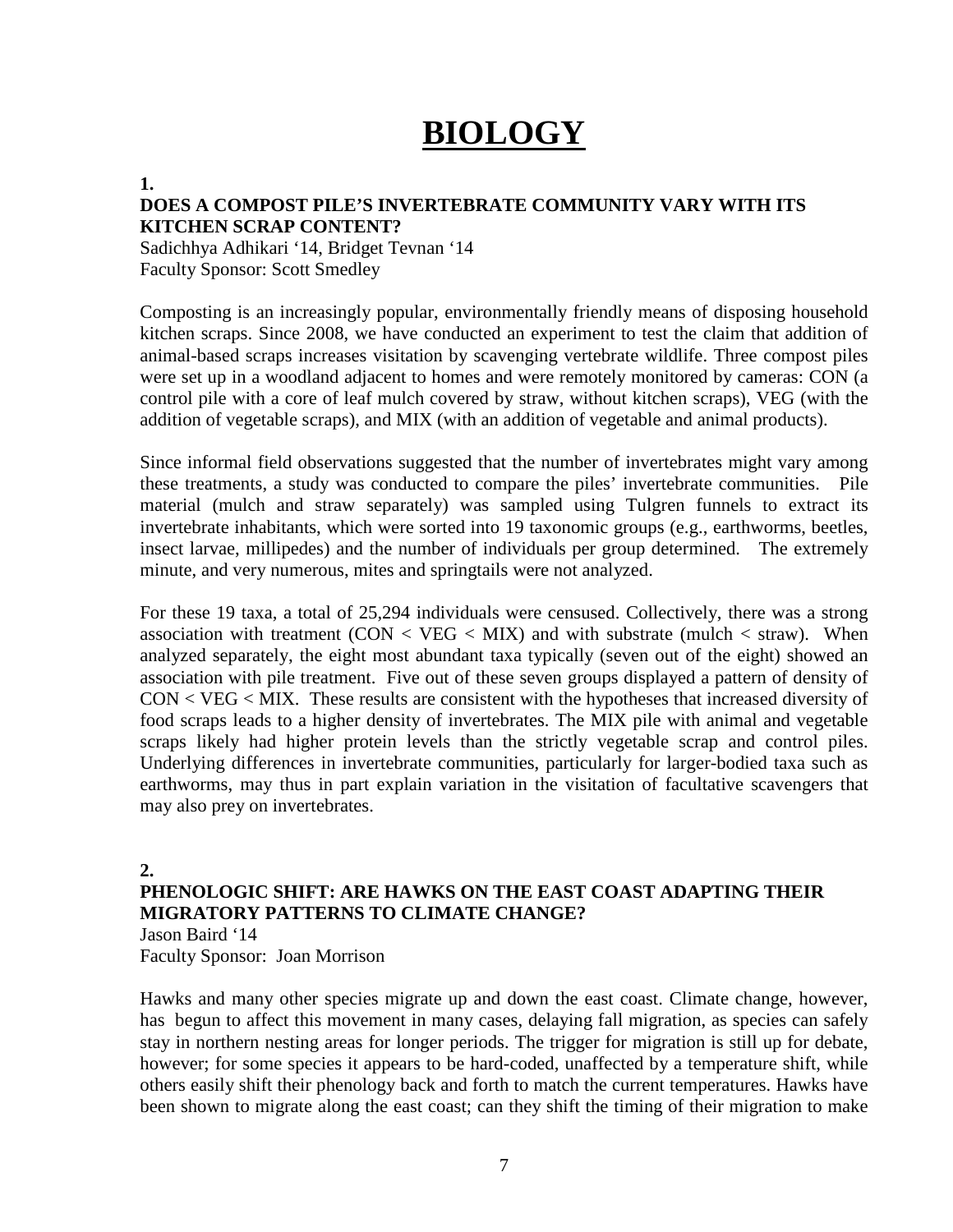up for the climate shift? I investigated mean and median passage dates of four hawk species at three hawk count sites in Pennsylvania and Connecticut, over a forty- to eighty-year period. This study did not show a significant shift in median or mean arrival date among any of five hawk species at the Hawk Mountain count site in Pennsylvania, but suggested a delay in red-tail fall passage date at both the Quaker Ridge and Lighthouse Point sites in Connecticut. Due to the high degree of variability in passage date and northern breeding grounds, it is difficult to determine the causes of a delay, if any - age differences, local weather patterns, weather and conditions at nesting sites, and prey population shifts could all account for any trends noted here.

**3.**

## **CREATION OF SERRATE LIGAND GENE CONSTRUCTS FOR THE ACTIVATION AND INHIBITION OF THE NOTCH SIGNALING PATHWAY**

William Blaine '15, James Curlin '15 Faculty Sponsor: Robert J. Fleming

The highly conserved Notch signaling pathway is an essential mechanism for cell differentiation in organisms ranging from fruit flies to humans. Two ligands, *Serrate* and *Delta*, interact with of the Notch receptor to regulate the activation and inhibition of the pathway. The *Serrate* ligand can function to either activate or inhibit the Notch receptor depending on its cellular location relative to *Notch*. When present on the same cellular membrane as *Notch*, Serrate inhibits the receptor (called *cis*-inhibition); contrastingly, *Serrate* ligand located on opposing cell membranes functions to activate *Notch*. Previous experiments show that the capacity to inhibit *Notch* is conserved in select EGF repeats, while the remaining EGF-like repeats appear to either activate *Notch* or play no role in either function. A *Serrate minigene* construct, containing only the Nterminal EGF repeats and sequences had been generated earlier that failed to activate but retained the ability to inhibit *Notch*. We generated a slightly larger version of this minigene to test the importance of Serrate sequences close to the transmembrane region of the molecule. This version, called "*Serrate minigene plus"* contains an extra 103 amino acids of extracellular sequence. Comparisons of the properties of the *Serrate minigene plus* with the original *Serrate minigene* are presented herein.

Previous studies have shown that when deleted individually from *Serrate*, EGF*-*like repeats 4, 5 or 6, result in the loss of the cis-inhibition property of the Serrate ligand To determine if this quality of these EGF like repeats is cumulative and results when all three repeats are removed, some *Drosophila* were injected with a lab-created construct lacking EGF repeats 4-6 (Del 4-6). An absence of a phenotype in the fruit flies expressing this construct led to the finding that the construct had been inserted in the vector in the wrong orientation. To create a functional, viable gene construct, the Del 4-6 DNA segment was isolated and re-inserted in the correct orientation. This has since been injected into flies to generate stable, transgenic lines.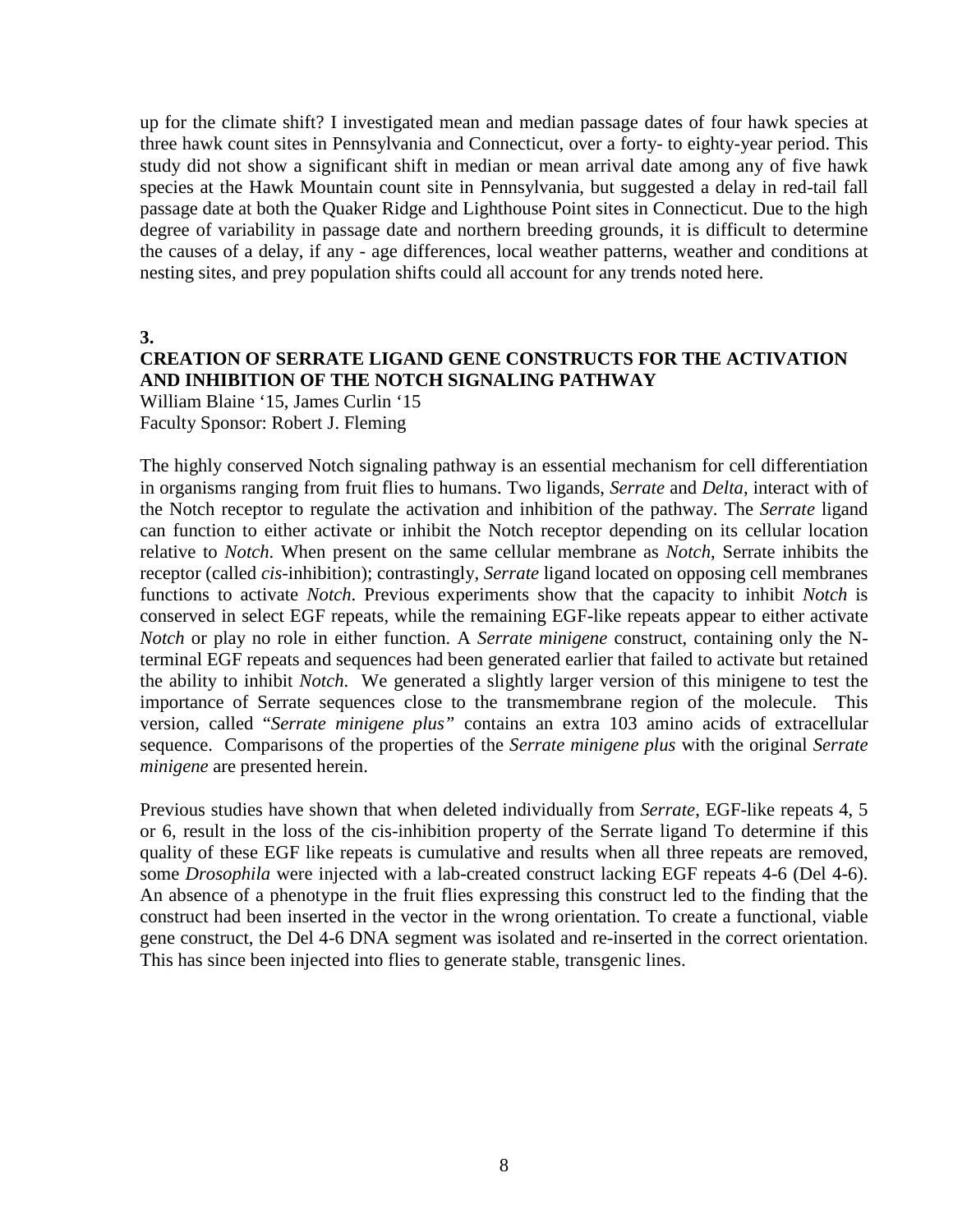#### **4. CROWD SOURCING: CITIZEN SCIENTISTS ANALYZE WILDLIFE MONITORING**

## **CAMERA IMAGES VIA AN ON-LINE DATABASE**

Daniel J. Carlozzi '13

Faculty Sponsors: Scott R. Smedley, Kent I. Patashnick, David Tatem, Jean-Pierre A. Haeberly

### Background/Questions/Methods

Remote wildlife monitoring cameras are increasingly common in ecological research. These tools frequently yield such large sets of images that researchers face tremendous challenges to analyze them. While investigating the behavior of scavengers in an environment under considerable human influence, we developed a crowd-sourcing approach to categorize the content of images. Participants initially used an on-line field guide to learn how to identify mammalian and avian visitors to compost piles. After demonstrating proficiency via an on-line test, participants were able to view and categorize actual images using the study's on-line database. Each image was served to five independent viewers.

### Results/Conclusions

In a pilot study, with 56 participants, primarily high school students, nearly 700 images reached the level of five views. A threshold of 80% agreement among the independent viewers' categorization of a particular image was met or exceeded for 85% of these images. For such "agreed upon" images, the accuracy of the citizen scientists' identifications was 94%, based on concurrence with the consensus reached considering six independent views of each focal image by researchers in our lab. Citizen science thus has promise for assessing the multitude of camera trap images generated in ecological studies.

### **5.**

### **NOTES ON THE MARINE ALGAE OF THE BERMUDAS. 13.** *HELMINTHOCLADIA KEMPII* **SP. NOV. (NEMALIALES, LIAGORACEAE) BASED UPON** *H. CALVADOSII* **SENSU AUCT. FROM THE WESTERN ATLANTIC**

Tayoot Chengsupanimit '14, Thea R. Popolizio, Christopher E. Lane, Craig W. Schneider Faculty Sponsors: Craig W. Schneider, Christopher E. Lane

Since the initial western Atlantic collections in the Florida Keys and Bermuda during the mid-1800s, *Helminthocladia calvadosii* sensu auct. (type locality: Calvados, France) has also been identified from the Caribbean Sea and as far south as northern Brazil. Prior to this study, collections from the eastern and western Atlantic had not been compared using molecularassisted alpha taxonomy. Recent winter-spring collections of *H. calvadosii* from Bermuda display an overall habit that is distinct from eastern Atlantic plants of the same species, appearing more similar to *H. reyesii* (type locality: Canary Islands). Using markers for the mitochondrial COI-5P and the plastid-encoded *rbc*L, we have elucidated the relationships between Bermudian isolates and *H. calvadosii* from near the type locality, verifying their generic placement within the Liagoraceae and demonstrating their distinctiveness. Using vegetative and reproductive characteristics, this study concludes that specimens historically identified as *H. calvadosii* from Bermuda represent a novel species, and we propose *Helminthocladia kempii* Popolizio, C.W. Schneid. et Chengsupanimit sp. nov. for them.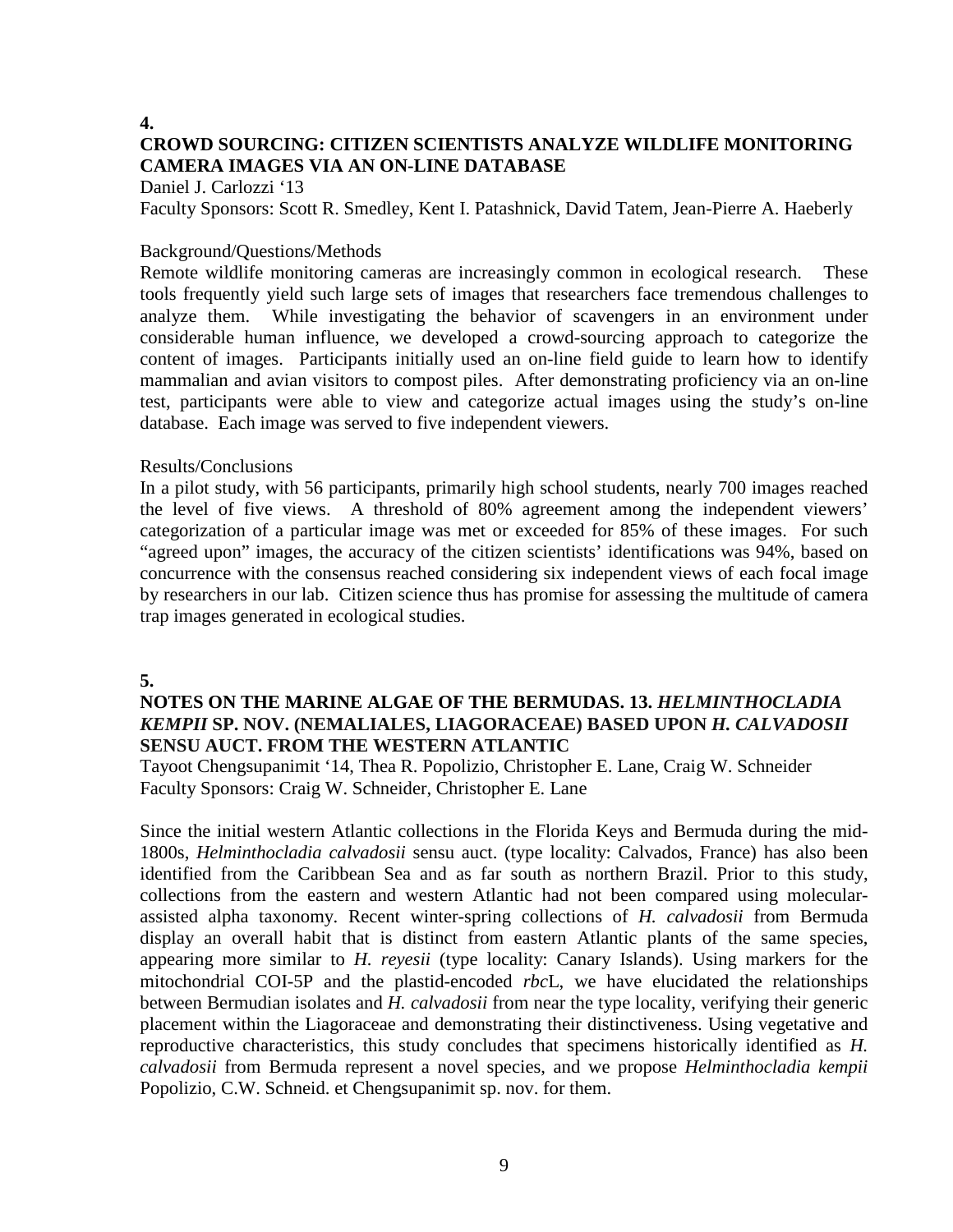#### **6.**

## **CONSTRUCTING A DATABSE OF TRFLP PROFILES FOR USE IN ANALYSIS OF OROPHARYNGEAL BACTERIA**

Stephanie Garcia '15, Sara Khalil '15 Faculty Sponsor: Lisa-Anne Foster

Bacteria have been characterized as harmful and pathogenic, yet many species are necessary to the human body. The body harbors many protective bacteria, which serve as a line of defense against pathogens. Protective bacteria thrive in the upper respiratory tract, specifically the oropharynx. In this project, a database of known bacteria was expanded and will eventually be used as a reference to analyze and compare the oropharyngeal bacterial present in different populations. The bacterial species studied include Streptococcus pyogenes, Streptococcus pneumoniae, Streptococcus salivarius, Streptococcus sanguinis, Staphylococcus epidermidis, Staphylcoccus aureus, Proteus vulgaris, Micrococcus luteus, and non-typeable Haemophilus influenza. Terminal Restriction Fragment Length Polymorphism (tRFLP) profiles, graphs that create several series of peaks unique to different species, help identify protective bacterial species and quantify populations. The 16s rRNA gene, a gene universal to all bacteria, facilitates the analysis of and differentiation between the known bacterial species used to build the database. One approach for the analysis of the bacteria was an in-silico approach, which used 16s rRNA sequences obtained from the Ribosomal Database Project website. Terminal fragment lengths were determined for several strains of each bacterial species when cut with different restriction enzymes. This was verified in the lab by creating peaks based on their fluorescently labeled terminal fragments of their 16s rRNA gene. The information obtained by in-silico and from the chromatograms will later be used for comparison with profiles of unknown bacterial samples in order to identify and quantify their populations.

### **7.**

## **ROLE OF CELL DYNAMICS IN SEGMENT FORMATION IN** *TRIBOLIUM CASTENEUM*

Sarah So Young Kim '14 Faculty Sponsors: Terri Williams, Lisa Nagy, Ayaki Nakamoto

Arthropods, the most abundant animals on earth, are built as series of repeated units, or segments, the driving force behind the evolutionary success of this phylum. The development of segments is well studied in the model system, *Drosophila*, which makes all its segments simultaneously. By contrast, the majority of arthropods form segments sequentially from a growth zone, a process that is relatively unknown. In particular, we know little about the cell behaviors involved in segmentation: cell proliferation, cell division, or some combination of both. Current models of gene regulation hypothesize that cells divide in the posterior region in the growth zone, thereby providing new cells for the sequential addition of segments. We examined the size of the segmenting region in the beetle, *Tribolium castaneum*, and measured changes in the size and shape to estimate cell number during development. We found that the overall area of the segmenting region does not change drastically during development and approximately 60% of cells need divide to form the elongation of the growth zone. We used immunohistochemistry and exposure to the nucleotide analog (EdU) to map cell divisions,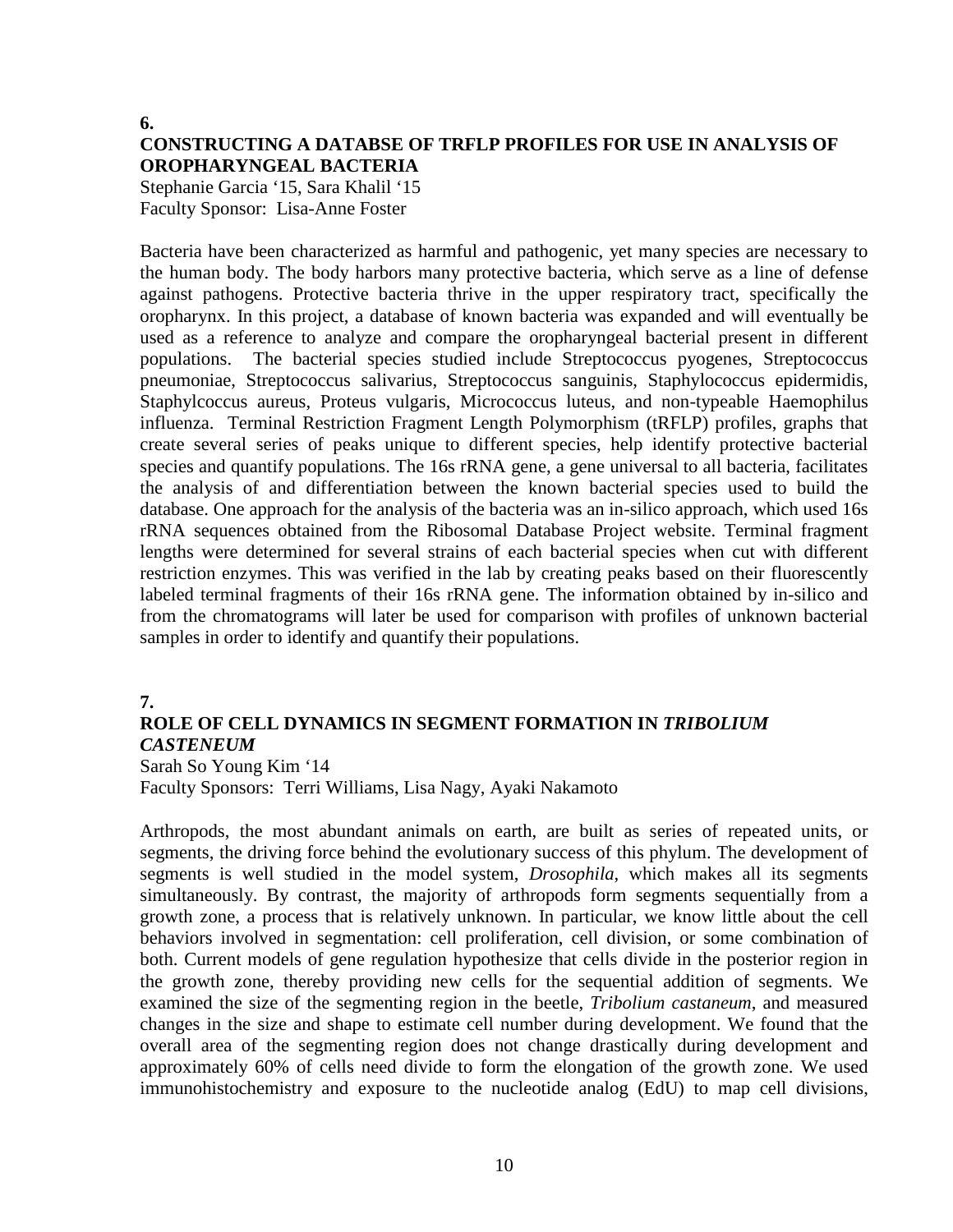although this analysis was hampered by the complex layers and morphogenetic movements of the embryo. To better understand and identify any distinctive characteristics of cells of different layers, 3D images of *Tribolium* with the cell membrane and nuclei labeled were constructed from confocal images. Analysis showed discrete cell shapes and layers. Further analysis is required for accurate identification of the dividing cells of embryonic layers. The visualization and recognition of cells will help us answer the question of sequential segmentation process in the most successful species.

**8.**

## **FETAL MEMBRANE MORPHOGENESIS OF CORN SNAKE EGGS THROUGHOUT DEVELOPMENT**

Weston Klimas '13 Faculty Sponsors: Daniel Blackburn, Ann Lehman

While snakes exhibit a range of reproductive diversity, most reproduce through oviparity (egg laying). My research concerned the species *Pantherophis guttatus* (known commonly as the Corn Snake), in which I examined the fetal membranes of eggs sacrificed at different developmental stages. Fetal membranes are involved in sustaining the developing embryo by providing a means of respiration via the chorioallantois, and water uptake from the environment presumably via a derivative of the yolk sac. Using light microscopy, I have observed change in both of these membranes over the developmental period. Future work will involve the use of a transmission electron microscope to observe the ultrastructure of the membranes we have seen thus far.

### **9.**

### **NORMAL DEVELOPMENT OF FAIRY SHRIMP,** *THAMNOCEPHALUS PLATYRUS* Niranjana Pokharel '15

Faculty Sponsor: Terri A. Williams

Arthropods are the largest phylum of animals and segmentation has been key to the evolutionary radiation of arthropods. In order to understand how this phylum evolved it is necessary to understand normal development of their segments. Drosophila is the only arthropod whose mechanisms of segmentation are well studied. However, since Drosophila forms all its segments at once, it fails to explain the mechanisms of the majority of arthropods which form their segments one by one from a posterior growth zone. In order to gain a better understanding of evolution of arthropods, we have tried to study segmentation examining cell division pattern and gene expression in the posterior region. One critical question is, what cellular behaviors produce elongation in the growth zone? Here I describe the fairy shrimp, Thamnocephalus *platyrus*. According to the current theoretical model of the growth zone, signaling at the very posterior signals the cells in the growth zone to divide. In order to test the proposed model, I measured cell division as well as cellular dimensions of the growth zone. The pattern of mitosis was visualized by exposing living animals to a nucleotide analog that is incorporated into actively dividing cells. Results show that the growth zone of Thamnocephalus decreases as the larvae grows older and adds more segments. Moreover, there are three cells in between every last two segments and the preexisting cells in the growth zone are not sufficient to form the new segments. I have found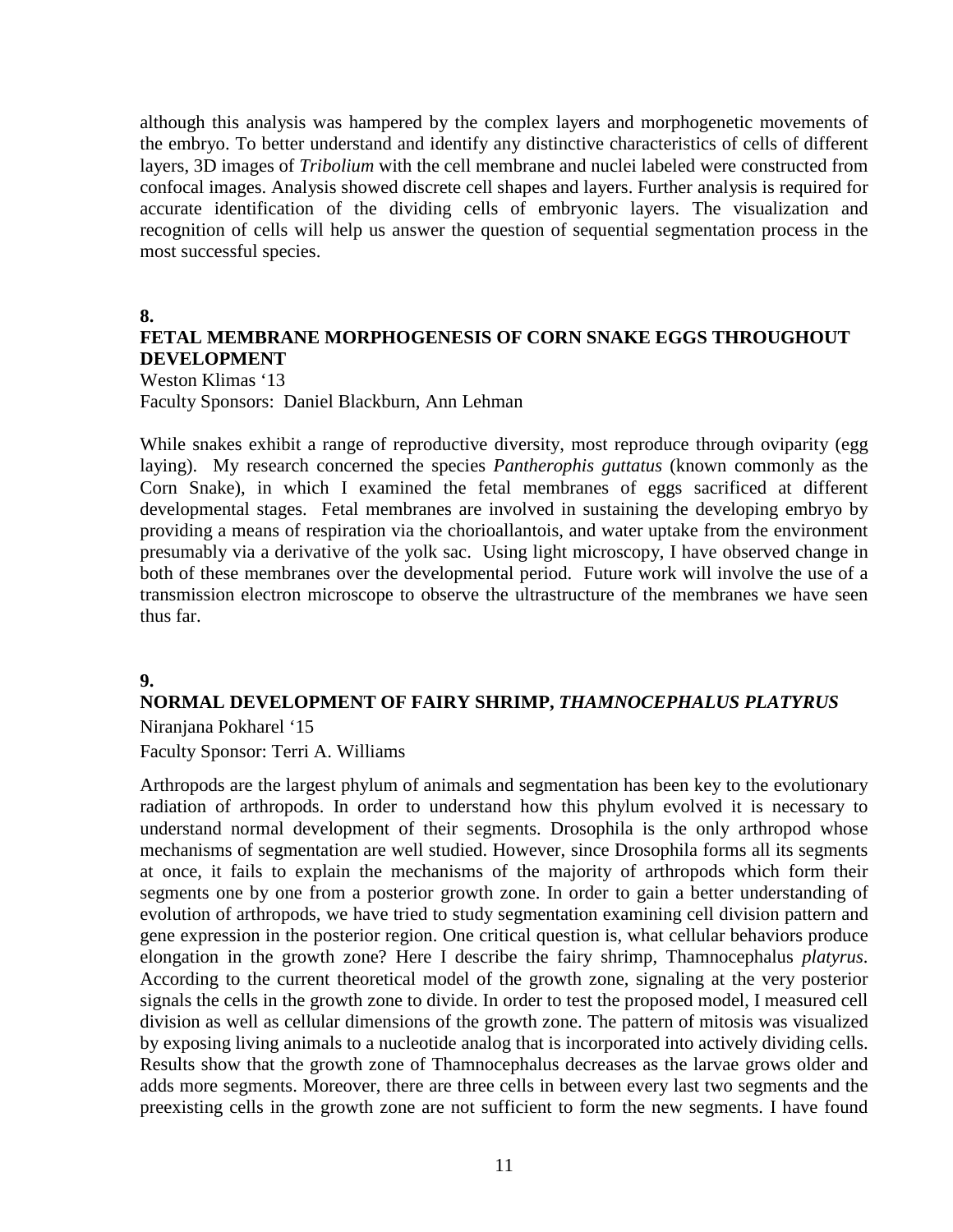actively dividing cells in the growth zone, although the patterns of division vary from specimen to specimen. I am currently analyzing whether they are, on average, restricted to the posterior and support the hypothesis of posteriorly restricted mitosis.

## **CHEMISTRY**

### **10. SYNTHESIS OF γ-CARBOXYGLUTAMIC ACID** Lauren Aber '13 Faculty Sponsor: Richard Prigodich

The focus of this project is to find a new method of synthesizing a modified amino acid, γcarboxyglutamic acid. There are three published methods. We are trying to develop a more efficient synthesis. The first step of this synthesis is to produce di-tert-butyl-allyl malonate. In this first reaction different bases and solvents were used along with varying molar equivalences of reagents and bases. The goal of this investigation was to optimize the formation of the desired product without producing a side product. The reaction that produced the most product used sodium hydride in THF to react with di-tertbutyl malonate. Allyl bromide was added after a specified amount of time. This method was found to react a greater amount of the starting reagent and was optimized at a 1:1 mmol equivalent NaH to di-tert- butyl malonate. The reaction is monitored by GC-MS and H1 NMR. The second step was to oxidize the di-tertbutylallyl malonate to an aldehyde with the reaction of ruthenium(III) chloride and sodium periodate to produce 2- methylenecarbaldehyde di-tert-butyl malonate. Once presence of this aldehyde was confirmed using proton NMR the third step is to react the aldehyde in benzene with aminodiphenylmethane and sodium sulfate. This reaction is currently being optimized and proton NMR is being used to monitor this reaction.

### **11.**

### **INVESTIGATING METHODS FOR ACYLATING ALKYNYLANILINES**

Shawna M. Berk '13

Faculty Sponsor: Timothy P. Curran

Previous work by Adam Boynton has shown that peptide derivatives of 2-amino-2' carboxydiphenylacetylene will coordinate to tungsten via the alkyne, and that the resulting species adopt a -sheet conformation. The current synthesis of 2-amino-2'carboxydiphenylacetylene involves the coupling of an acylated derivative of 2-iodobenzoic acid with an acylated derivative of 2-ethynylaniline using a Sonogashira reaction. This synthesis is hampered by low yields of the acylated derivatives of 2-ethynylaniline. We have explored alternate routes for preparing 2-amino-2'-carboxydiphenylacetylene. In one investigation we probed whether 2-iodoaniline could be acylated, then coupled with 2-ethynylbenzoic acid to yield the desired diphenylacetylene. In another investigation we investigated a range of synthetic methods for acylating alkynylanilines. The results from these studies will be presented.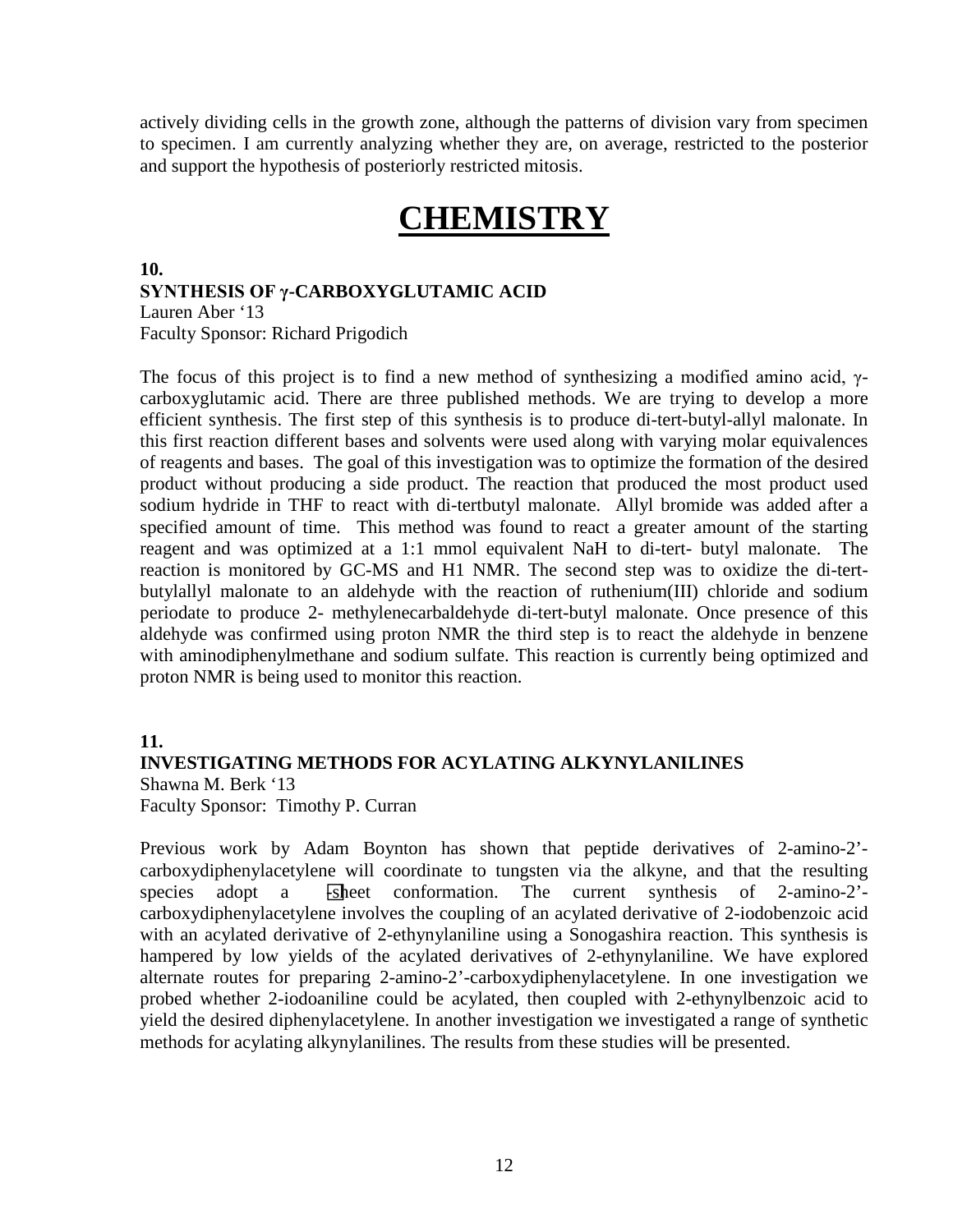### **12. SYNTHESIS OF NOVEL, CYCLIC MOLECULES THAT INCORPORATE TUNGSTEN-(BIS) ALKYNE AND FERROCENE MOIETIES** Sebastiano Buccheri '14

Faculty Sponsor: Timothy P. Curran

Transition metal complexes have a wide array of uses in catalysis, materials synthesis, photochemistry, and biological systems making development and study of these complexes crucial. Specificity of metal-ligand conformation is often important in their application. Curran and Lawrence discovered a constrained organometallic species that includes a ferrocene component and a tungsten-bis(alkyne) complex. The molecule adopts only one conformation in solution.

Fig 1. Tungsten-bis(alkyne amide) synthesized by Curran and Lawrence (1)



We are seeking to learn if the constraint is lost within the complex if the distance between the ferrocene and the tungsten-bis(alkyne) is increased. Ferrocene compounds containing longer alkynyl side chains have been synthesized and characterized. The cyclization of these compounds by reaction with  $W(CO)_{3}(dmtc)_{2}$  has been performed with some success. The resulting ferrocene coordinated tungsten-bis(alkyne) complexes have been characterized by  ${}^{1}H$ NMR and ESI-MS. In addition, the aromatic derivative 1,4-diethynylbenzene has demonstrated promise in the synthesis of other novel constrained tungsten-bis(alkyne) complexes.

### **13. DESIGN AND SYNTHESIS OF CHIRAL, TETHERED, C3-SYMMETRIC TRIARYLMETHYL CATIONS FOR USE AS CATALYTIC ELECTROPHILE ACTIVATORS**

Mark Chesson '13 Faculty Sponsor: Cheyenne Brindle

In-depth research and design of effective catalytic electrophile activators has been explored extensively using both Brønsted and Lewis acid activators, including the use of chiral, C2 symmetric activators. With this in mind, the development of chiral, C3-symmetric electrophile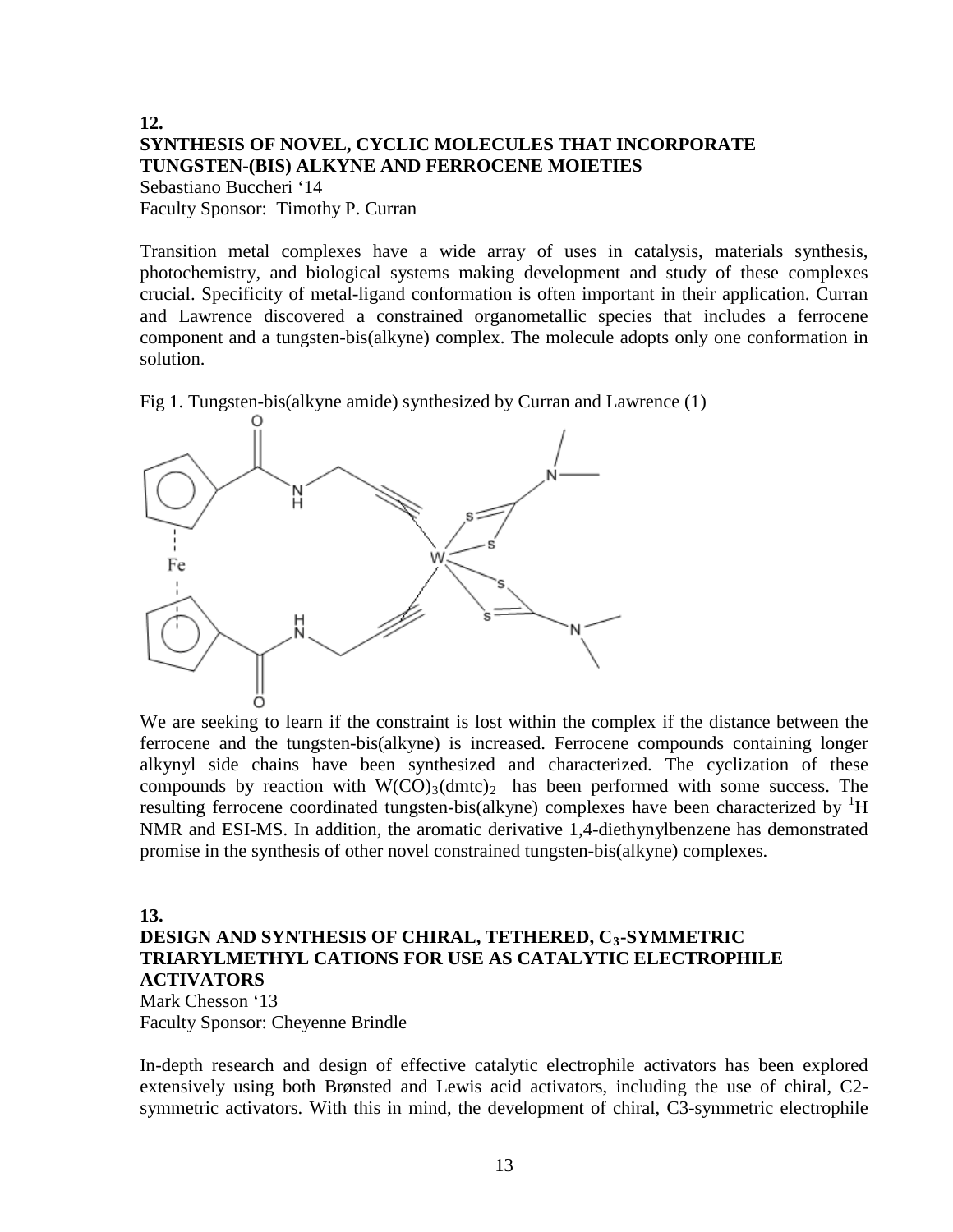activators is a promising area of future research. Triarylmethyl cations have been explored primarily in the area of physical organic chemistry, but the synthesis and resolution of an enantiomerically pure triaryl methyl cation for use as a chiral catalyst has not yet extensively been explored. Obtaining these substances in enantiopure form for use in reactions at ambient temperature requires the barrier to racemization to be raised. One way in which this may be accomplished is to tether the aryl groups together covalently. A Kumada coupling was most effective in initial attempts at synthesizing the aryl components with attached tethers.

**14.**

### **PHOTOLYSIS AT THE LIQUID-VAPOR INTERFACE OF DIHALOGENATED METHANE SOLUTIONS**

Andres E. Delgadillo '13, Christina McGuire '13, Baltazar Ramos Jr '11, Edward Harrington Jr '11, William Tyler Nebel '14 (Cornell), Maria J. Krisch Faculty Sponsor: Maria J. Krisch

Chemistry at the liquid-vapor interface of solutions can differ from that of bulk solutions. These differences were studied with droplets of chloroiodomethane  $(CH<sub>2</sub>ICl)$  and diiodomethane  $(CH<sub>2</sub>I<sub>2</sub>)$  solutions in water and salt water (0.5 M NaCl). Droplets were formed with a vibratingorifice aerosol generator as well as a 6-jet collison nebulizer. The diameter of droplets ranged from 50-140 μm and 2.5 μm  $\pm$  1.8 GSD, respectively, to change the droplets' surface area to volume ratio, thereby increasing any interfacial effects. Droplets were exposed to ultraviolet light using Pen-ray lamps (254 nm) or lasers (224 nm, 266 nm). Analysis was conducted using gas chromatography-mass spectrometry; the amount of dihalogenated methane in UV exposed samples was compared to unexposed samples. Although smaller droplets showed greater ranges of reaction than larger ones, variability in the results has rendered them inconclusive. Possible explanations for the variability in results differs for each method used to generate droplets. For droplets created via the vibrating orifice, it is possible that the size range was not sufficiently small to demonstrate interfacial chemistry. Although aerosols created with the collison nebulizer were certainly small enough, it is possible that there was insufficient UV irradiation on the droplets to cause a reaction in the chemical system. The same could also be true for the vibrating orifice generated droplets.

**15.**

### **ATTEMPTS TO SYTHESIZE MIXED TERNARY METAL HYDRIDES Ca2Ir0.5Rh0.5H5, Ca2Ir0.5Ru0.5H5.5, Ca2Rh0.5Ru0.5H5.5, and Ca2Fe0.5Ru0.5H6** Pathik A. Khatri '13 Simon Wei '14 Faculty Sponsor: Ralph O. Moyer Jr.

Based upon Vegard's Law, attempts were made to synthesize ternary metal hydrides containing combinations of two transition metals of form Ca2X0.5M0.5Hx. The four compounds which potentially synthesized were Ca2Ir0.5Rh0.5H5, Ca2Ir0.5Ru0.5H5.5, Ca2Rh0.5Ru0.5H5.5, and Ca2Fe0.5Ru0.5H6. Based upon data obtain with powder X-ray diffraction, it was not possible to that the hydrides involving combination of Ir/Ru/Rh formed as the ionic radii of these metals are too similar. However, it was confirmed that the Ru-Fe hydride did not form.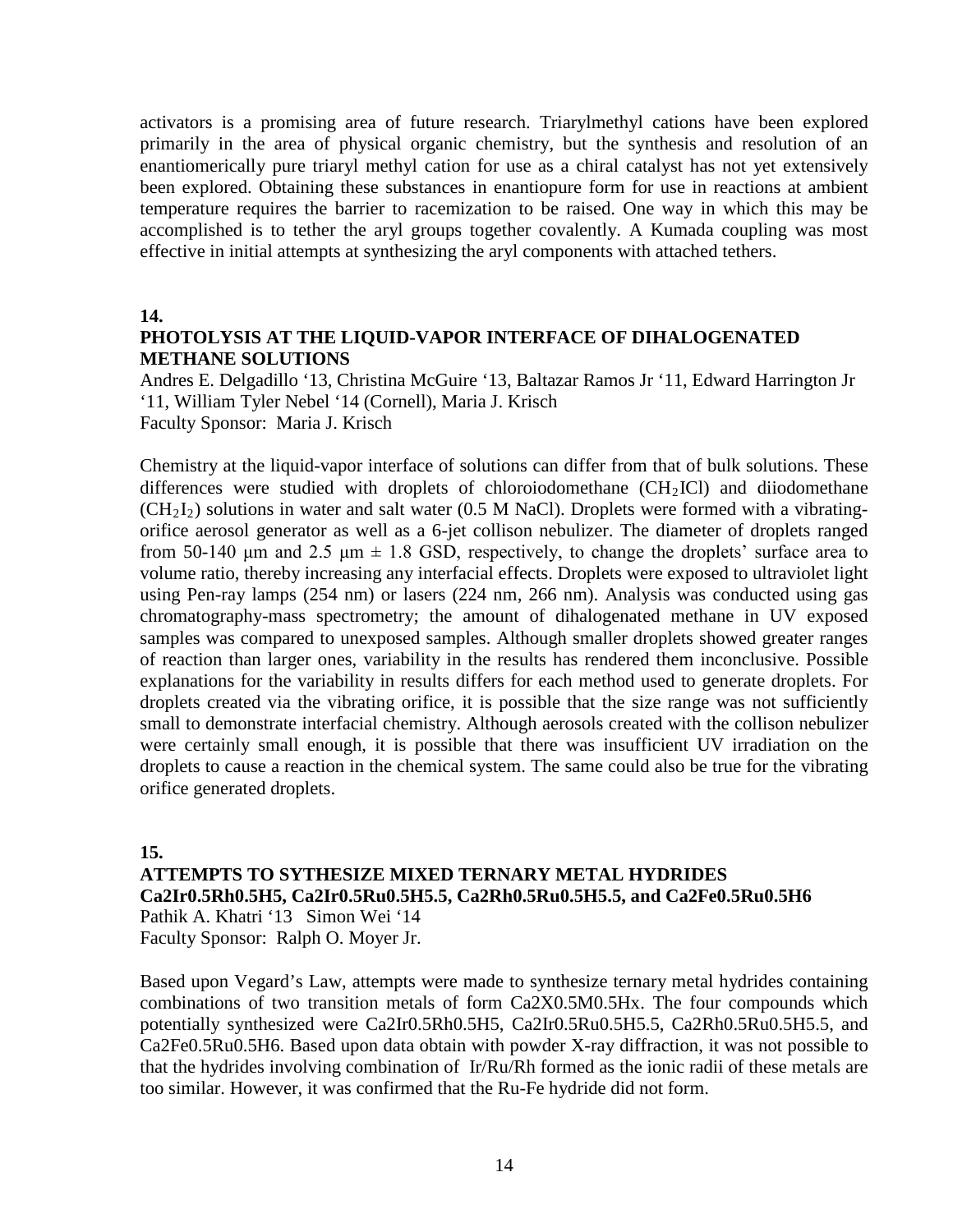## **16. NMR EXPERIMENTS ON** β**-CYCLODEXTRIN AND FLUORESCEIN** Richard Kim '13 Faculty Sponsor: Richard Prigodich

β-cyclodextrin is a seven sugar cyclic molecule with a cone like structure with two openings. This structure is important to study due to the fact that this molecule can behave like a container in interactions with other molecules. A particular use of this characteristic of β-cyclodextrin is to bind to fluorescein and delay its retention time in capillary electrophoresis experiments. Fluorescein is a dye commonly used to track and label cells in fluorescence microscopy. It has hydrophilic ends that has the potential to interact with the hydrophilic parts of the βcyclodextrin. Through a series of proton NMR experiments, the structures of β-cyclodextrin and fluorescein were first studied individually. A COSY NMR experiment of fluorescein was done to assign the proton spectrum peaks to the protons on fluorescein. Finally, a NOESY NMR experiment was done on a sample with a 1:1 mole ratio of  $\beta$ -cyclodextrin to fluorescein to analyze the proton to proton through space interactions in the respective molecules to discover how fluorescein may interact with β-cyclodextrin. NMRs of different ratio combinations of βcyclodextrin to fluorescein were studied for the analysis of chemical shift changes of the proton peaks to determine the binding constant.

### **17. AN ALTERNATIVE SYNTHESIS OF 2-CARBOXY-2'- AMINODIPHENYLACETYLENE** Varun Konanki '15

Faculty Sponsor: Timothy P. Curran

2-carboxy-2'-aminodiphenylacetylene is a molecule that mimics a ß-turn. It has been used to generate antiparallel ß-sheets. The current synthetic method used to make the molecule has some problems, so an alternate route was explored. To do this, a derivative of 2-iodoaniline was needed, as well as a derivative of 2-ethynylbenzoic acid. Reactions intended to make these molecules were tried, and the results will be discussed.

### **18. CMNB-CAGED FLUORESCEIN AND ITS USE IN LIGHT DETECTION FOR A DROPLET TRAIN**

David Mallick '14, Shawna Berk '13 Faculty Sponsor: Maria J. Krisch

The droplet train is a useful instrument in the study of liquid-vapor interfaces, as it produces micrometer-sized droplets of various liquids that simulate aerosols in the atmosphere. Results from previous photochemical studies of aqueous CH2ICl solutions in the droplet train were inconclusive due to an unknown cause. One possibility is that too little light entered the droplet train to cause the CH2ICl to react measurably. In order to test the problem, carboxymethoxynitrobenzyl (CMNB)-caged fluorescein in DMSO was run through the droplet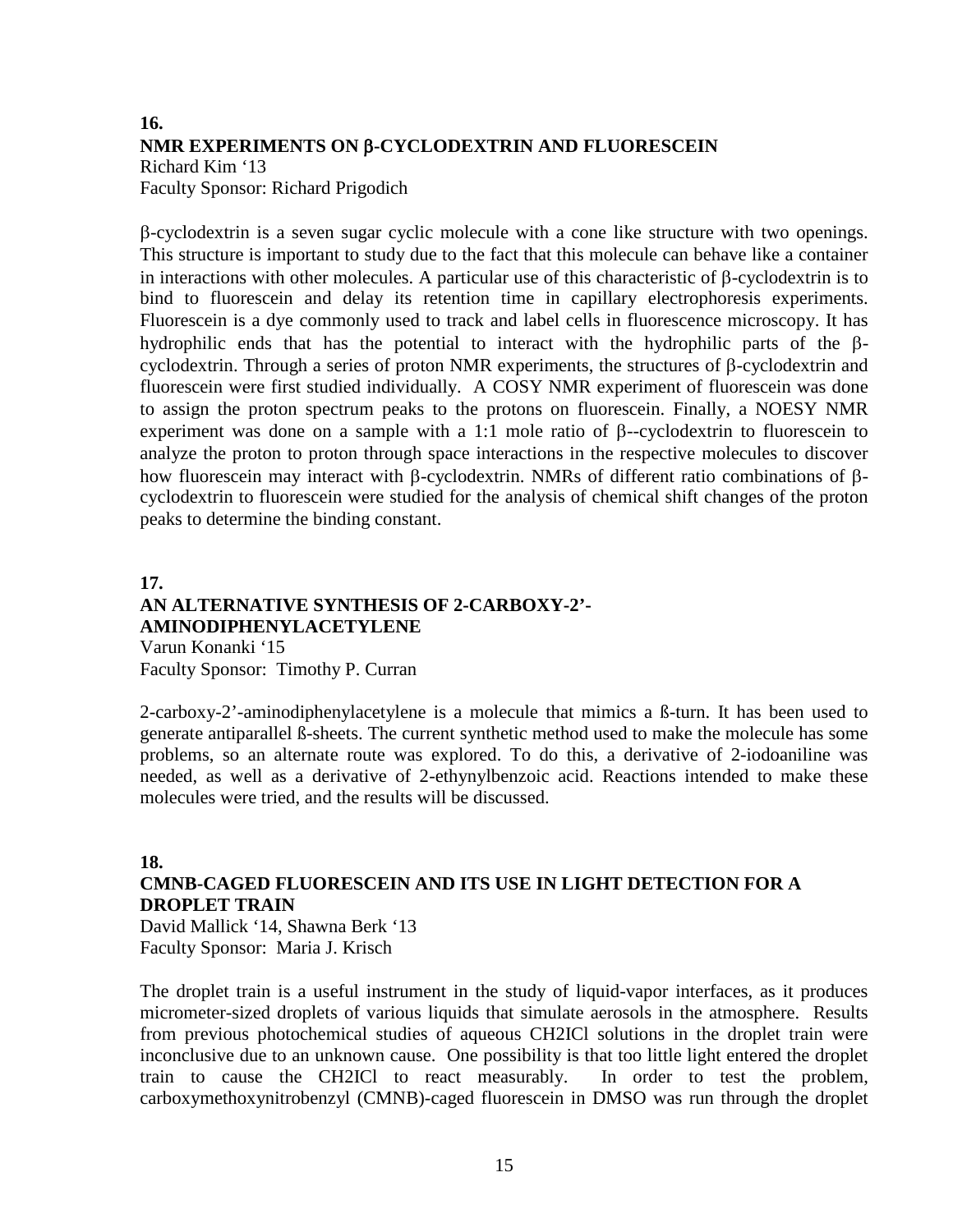train in similar manner to that of CH2ICl. Since CMNB-caged fluorescein is light sensitive, it could identify whether small amounts of light were entering the droplet chamber by using a fluorimeter to detect fluorescein. As a calibration, various concentrations of CMNB-caged fluorescein were exposed to an ultraviolet pen-ray lamp at 356 nm and scanned using a fluorescence spectrometer to determine which concentration would best detect small amounts of light through the most linear fit. The best concentration was then run through the droplet train with 30 and 75 μm orifices with and without exposure to 356 nm UV light. Results show a promising trend where an increase in fluorescein signal corresponds to an increase in light. For future work, a 50 μm orifice will be used to examine a possible trend between orifice size and signal changes.

#### **19.**

### **IMPROVED METHODOLOGY FOR REMOVING DIHALOMETHANE CARRYOVER FROM SPME FIBERS**

Christina M. McGuire '13, Edward Harrington Jr. '11 Faculty Sponsor: Maria J. Krisch

Solid phase microextraction (SPME) in conjunction with gas chromatography-mass spectrometry (GC-MS) is a simple and effective way to sample analytes. Typically during desorption in the GC the coated fiber is automatically rid of most compounds, allowing for the analysis of a new sample. This study indicates that simple desorption is not enough to thoroughly clean a Carboxen PDMS 75μm fiber from dihalomethanes, resulting in carryover of the analyte between samples. Our data suggests that heating the fiber in a separate injection port between each run prevents carryover from sample to sample. Calibration curves indicate that heating between samples significantly improves the linearity of the peak area vs. concentration relationship.

#### **20.**

## **ALTERNATIVE AND EFFICIENT PHOSPHONAMIDITE SYNTHESIS AS A PRECURSOR TO SOLID-PHASE OLIGONUCLEOTIDE SYNTHESIS**

Alex Plochocki '14 Faculty Sponsor: Richard Prigodich

The synthesis of phosphonamidites through a new and efficient pathway is being employed in order to achieve automated solid-state synthesis of phosphono-linked oligonucleotides. Oligonucleotides can be synthesized to contain a single phosphonate nucleotide, which can then be used to elucidate the nature of nucleic acid-metal ion bonds; this is accomplished by a phosphonate's unique 31P-NMR chemical shift. The pathway of phosphonamidite synthesis uses thymidine, an easily available reactant, as a starting substrate. Using thin-layer chromatography and <sup>1</sup>H-NMR spectroscopy as confirmation, the fifth intermediate in the synthetic scheme has been synthesized. With the completed synthesis of the phosphonamidite, experimentation with the automated and efficient solid-phase oligonucleotide synthesis will begin.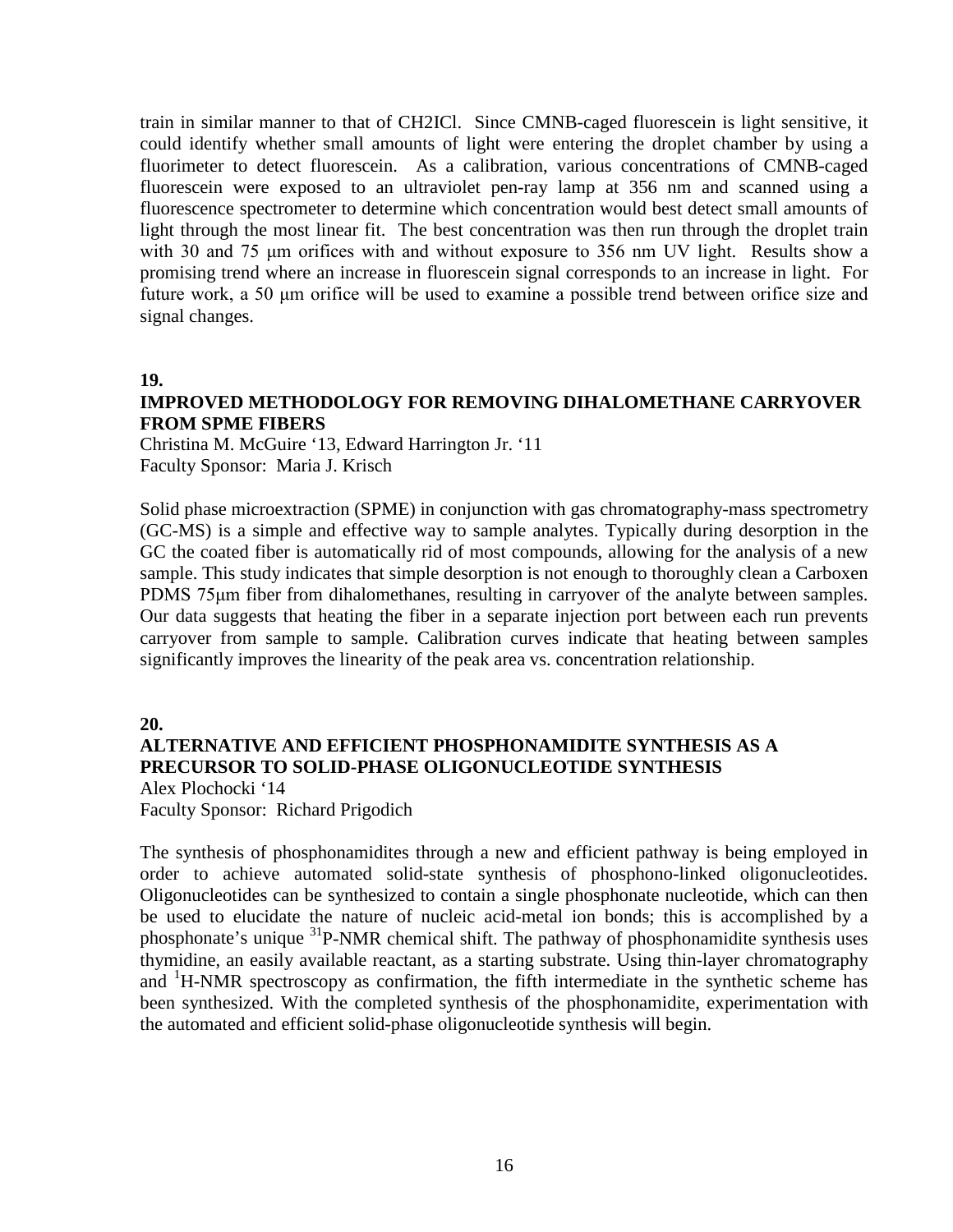### **21. SURFACE CONCENTRATION OF FORMIC ACID IN SALT/WATER SOLUTIONS** Jeff Pruyne '15 Faculty Sponsor: Maria J. Krisch

The concentration of organic molecules near the surface of the liquid-vapor interface is affected by the presence of ionic salts in solution. The interface is a thin layer of molecules with different thermodynamics and concentrations compared to the phases (liquid or vapor) on either side. To gain an understanding of the interface, surface tension, a measurement of intermolecular forces at the interface, is examined. From the change in surface tension for a change in concentration, an equation for surface excess can be determined. Using formic acid we looked at the effect salt had on formic acid's excess in the interface. We looked at three different systems, formic acid and water, 0.05 M sodium chloride with formic acid and water, and 0.5 M sodium chloride with formic acid and water. Based on these three systems, we think that sodium chloride has a very weak salting in effect on formic acid. This has implication for atmospheric chemistry, where surface chemistry on aerosols plays a big role.

## **22.**

### **ISOLATION, PURIFICIATION, AND CRYSTILIZATION OF MAL 3 PROTEIN** John Stiller '14

Faculty Sponsor: Richard Prigodich

*E.coli* cells transformed with a plasmid containing the gene for the Mal 3 protein with a sixhistidine residue N-terminal tag were used for the synthesis of Mal 3 protein. Via incubation of the E-coli cells, activation of the lac-operon with ITPG, and isolation of the protein via centrifugation, sonication and a histidine trap column, Mal 3 protein was isolated and purified. Concentration of the extracted protein, SDS-PAGE and UV absorbance measurements proved that the protein was pure and available in high enough concentrations for a crystallization attempt via the hanging drop method from solutions of 1 M  $MgCl<sub>2</sub>$  and 50% PEG. Crystals were obtained.

### **23. SEM-EDS ANALYSIS OF METALLIC ARTIFACTS** Lan Anh Tran '13 Faculty Sponsors: Ann Lehman, Maria Parr

In July 2011, several artifacts were discovered during a construction project along Davenport Avenue in New Haven, Connecticut. The artifacts, which date to the mid nineteenth century, are metal plate fragments, a nail, a shroud pin, a small medallion and textile fragments. Due to the fragile nature of the artifacts, they were carefully mounted on SEM stubs and not coated prior to analysis. The samples were analyzed using the new Zeiss EVO LS-15 scanning electron microscope (SEM) equipped with an energy-dispersive x-ray spectrometer (EDS). The EDS function of the SEM was employed to determine the elemental composition of each artifact. Various areas of each sample were imaged and analyzed. The metal plate fragments show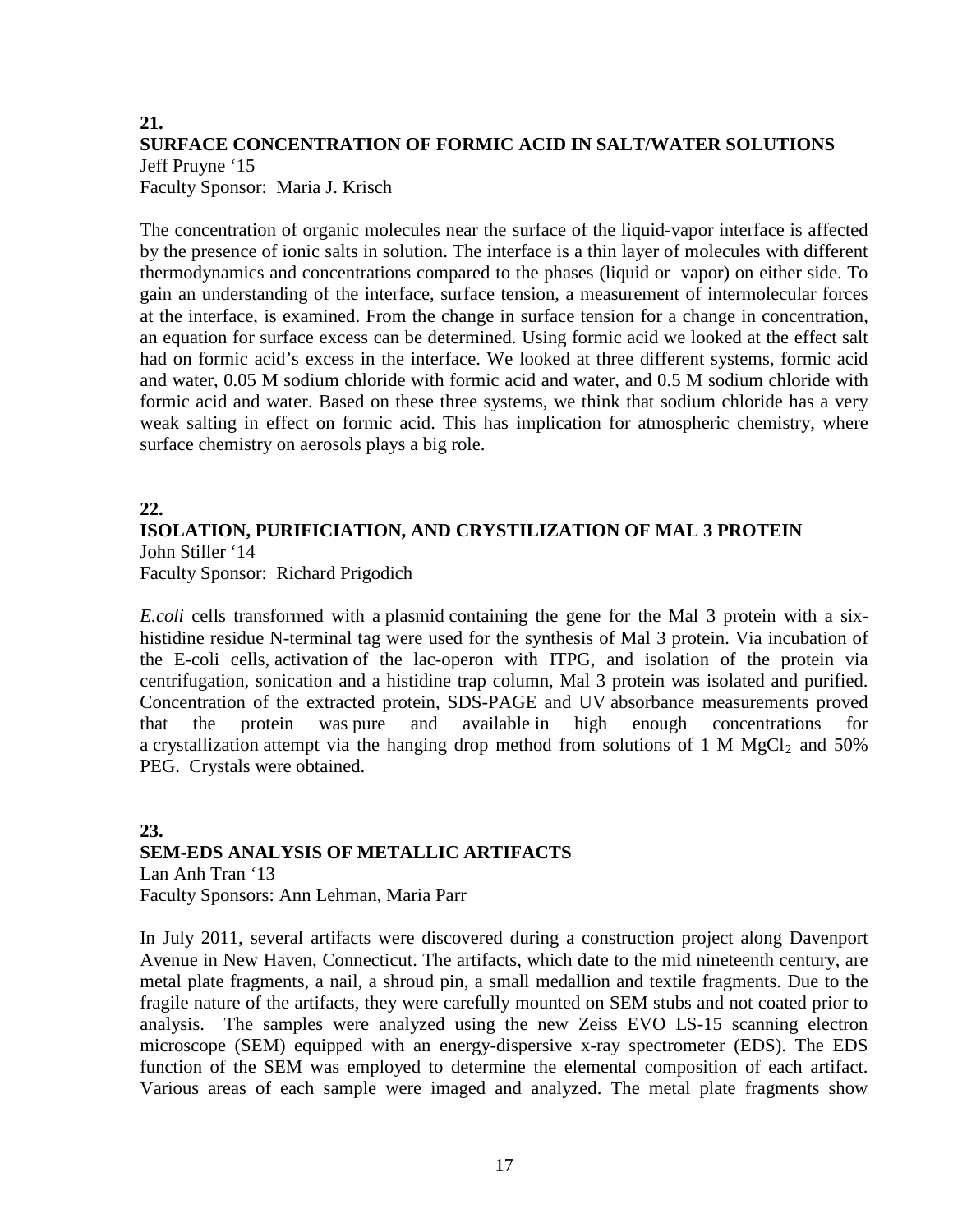extensive corrosion and are most likely composed of an iron-tin alloy or tin plate. Small areas in plate fragments A and B also contain manganese. The metal nail is comprised of iron. The shroud pin composition is based on a tin-plated brass alloy (copper-zinc), while the medallion is composed of brass containing small amounts of lead. The textile fragments exhibit a plain simple weave pattern. The elemental compositions are consistent with literature reports of similar artifacts of that time period.

## **COMPUTER SCIENCE**

**24.**

## **MONIKER: A MOBILE-BASED IMAGE CLASSIFICATION SYSTEM FOR FIELD CAMERA TRAPS**

Jason Baird '14, Megan Chiu '14

Faculty Sponsors: Ralph Morelli, Jim Sanderson, Trishan de Lanerolle, US Fish & Wildlife **Service** 

In New Mexico and Arizona, there are over sixteen sites containing many camera traps that take over three million photos of the wildlife in a natural setting. These camera traps are triggered by a motion or infrared sensor. The US Fish & Wildlife Service uses these camera trap photos to study wildlife patterns of animals, where human interference is not evident. However, inefficiency becomes an obstacle when researchers deal with millions of unsorted animals.

We introduce Moniker as a mobile application developed for the Android phone. When using the application, a user is able to download unsorted photos from a server and classify the photos according to the animal species and number of animals in the photo. The data can then be sent back to the server, where it will place the sorted photos into the appropriate animal folders.

**25.**

### **AN OUT-OF-CORE IMPLEMENTATION OF BLOCK CHOLESKY DECOMPOSITION ON A MULTI-GPU SYSTEM**

Philip Cho '15, Jiajia Zhao '15 Faculty Sponsors: Peter Yoon, Lin Cheng

The Cholesky decomposition is one of the most efficient preconditioners to iterative schemes for solving linear systems such as the conjugate gradient method. In medical imaging applications, we often face situations where a linear system exceeds the capacity of existing memory. To that end, in this paper we present an out-of-core implementation of the block Cholesky decomposition on a multi-GPU system, which will be able to handle linear systems of arbitrary size. Our implementation exploits in a streamlined fashion three core memory systems: GPU memory, CPU host memory, and virtual memory space on the disk. We also demonstrate that incorporating memory traffic reduction, efficient data allocation and task overlapping is critical in optimizing performance. Our experiment shows that our implementation outperforms a serial version by at least a factor of 33. We successfully apply our work to image segmentation.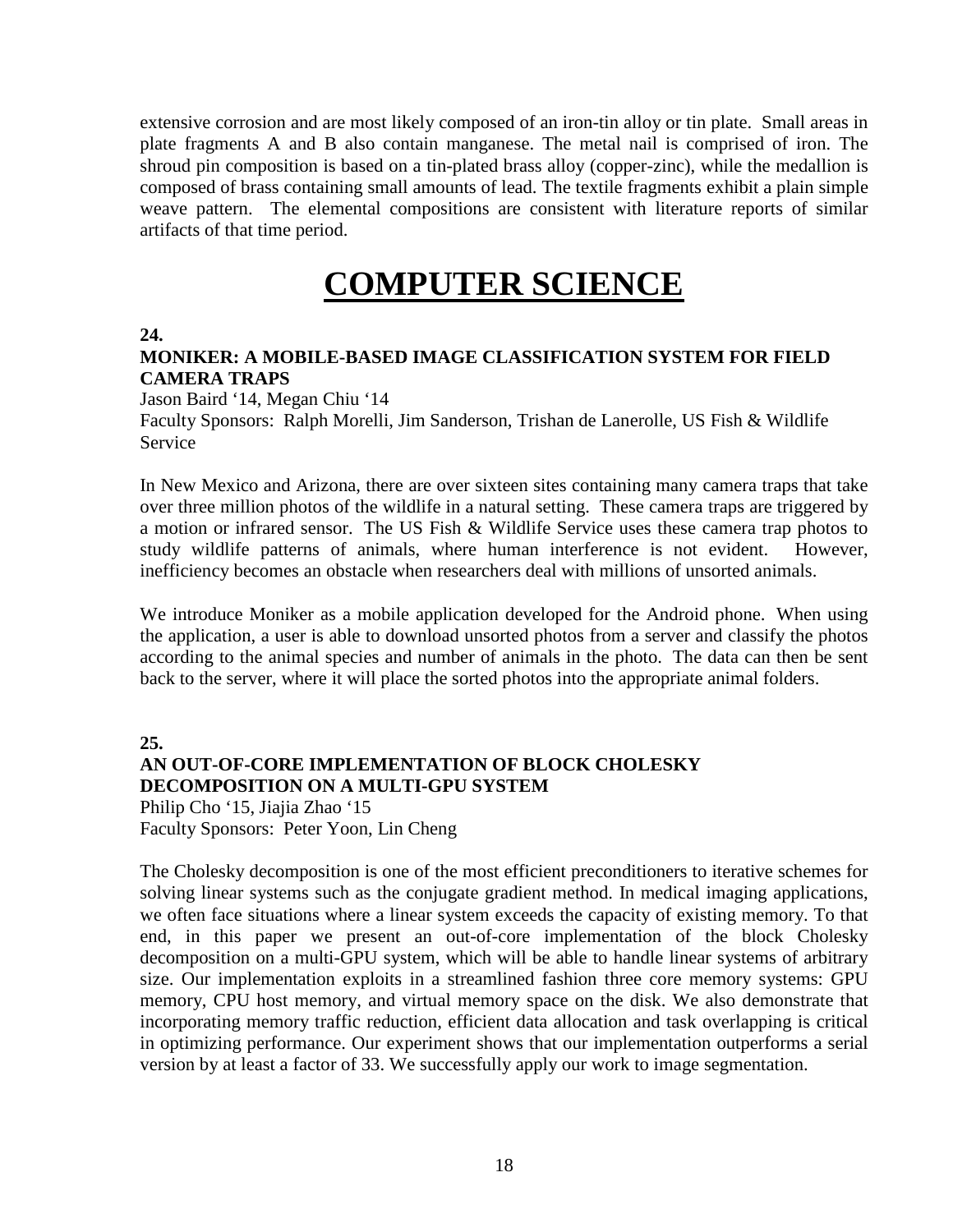## **26. INCOPORATING BARCODE SCANNER INTO POSIT-HAITI** Nyi M. Htet '13

Faculty Sponsors: Ralph Morelli, Trishan de Lanerolle, ACDI/VOCA, USAID

POSIT-Haiti is an Android-based phone application that was built for ACDI/VOCA, a humanitarian aid organization in Haiti that specializes in food security. The mobile app helps the NGO manage their 17,000 aid beneficiaries at distribution and registration events throughout the southeastern region of rural Haiti. POSIT-HAITI collects and transmits beneficiary data collected during food distribution events back to headquarter in Jacmel via cellular text message transmission (SMS), in a timely manner for evaluation and planning purposes. After a year of pilot deployment, ACDI/VOCA reported that they were getting back data inconsistencies. Investigation revealed that at each distribution event, nurses were unable to input the identification number (ID) of each beneficiary rapidly and correctly, due to the overwhelming number of aid recipients and chaotic work environment, causing erroneous data to get recorded. In order to solve this problem, a new Quick Response code (QR Code) based ID look-up system for POSIT-Haiti was developed this summer. The new bar-code system replaced the old system of typing in the ID manually to the phone which was found to be error prone and time consuming when dealing with hundreds of people. The new system was designed in a way that the staff member can just point and scan the ID of each beneficiary, and automatically bring up the data to process. The revised version of the application with the bar code system was field tested during a visit to Haiti this summer. One of the field tests finished up the registration of 220 beneficiaries in 35 minutes, a significant improvement on the speed of the distribution event.

## **ENGINEERING**

### **27.**

### **FORMATION OF CLOGS UNDER ULTRASOUND EXCITATION: A MICROFLUIDIC STUDY** Erin Barney '15

Faculty Sponsor: Emilie Dressaire

Microfluidic devices are used in a myriad of applications. When suspensions of particles flow in microchannels, clogging events can occur limiting the use of the device. Acoustic waves and more specifically ultrasound have been used in microfluidic devices to focus, separate and mix particles. Here we study the influence of ultrasound on the formation of clogs of colloidal particles in microchannels. We fabricate microfluidic devices out of polydimethylsiloxane (PDMS) and glass. The colloidal suspensions consist of deionized water, microspheres, and a small amount of surfactant. We ensure the reproducibility of the baseline experiments (ie: clogging without ultrasound excitation). We then use piezoelectric transducers to produce ultrasound waves and characterize how they affect the formation of clogs. Our first experiments focus on the role played by the frequency of the acoustic wave and the orientation of the channels in relation to the wave propagation. Our preliminary results indicate that ultrasound excitation delays the formation of clogs in the system.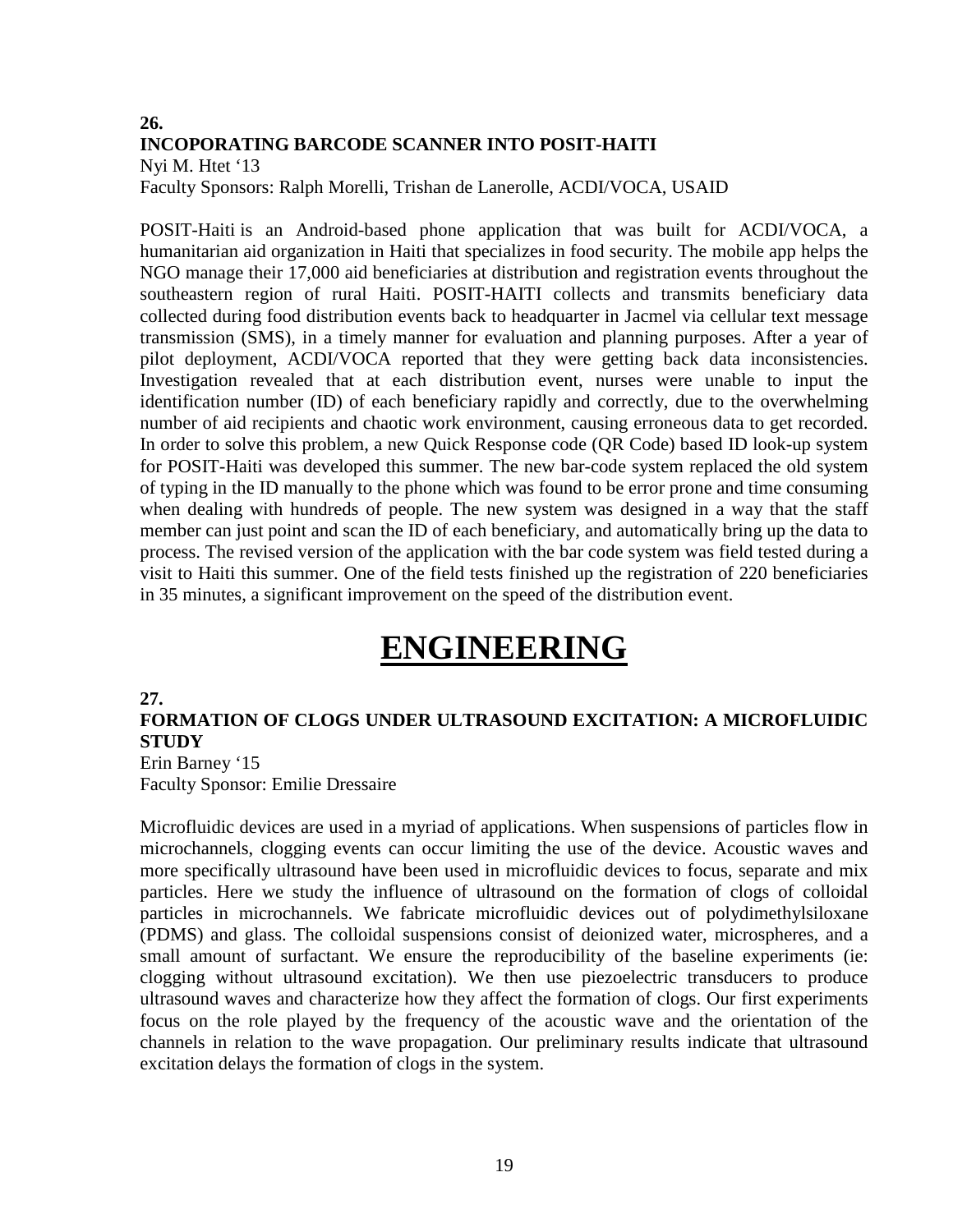## **28. HELICOPTER BLADE VIBRATION ANALYSIS** Shaun Smith '15 Faculty Sponsor: Taikang Ning

Helicopters are aerial vehicles used for transportation on passengers or cargo. A major component of a helicopter are the blades, which are exposed during flight. The blades experience extreme ware and frequently need replacing. The blades go through vibrational patterns which are indicative of their condition. Oscillation increases in any case of damage and other types of malfunctions. The goal is to identify these errors through only vibrational analysis. A hoverstand is in the building process. Through constuction of a functional stand, testing will exhibit status change of blades which will be used as indicating factors.

**29. DUAL-AXIS SOLAR TRACKER** Benjamin Williams '15 Faculty Sponsor: Taikang Ning

Target tracking refers to the process of locating a given signal, radar being a common example. One application of target tracking is solar tracking, which refers to the tracking of the sun. As solar panels gather more energy when pointed directly at the sun, assisting solar panels with solar tracking aids significantly in the collection of solar energy. The purpose of this research project is to develop a functioning dual-axis solar tracker. By utilizing two axes of rotation, the tracker will consistently point directly into a light source. Last summer, an apparatus was designed and partially developed and microcontroller programming began. Eventually, a solar panel may be mounted onto the apparatus in order to compare energy gathered with the aid of tracking. Future variations in blocks, motor powers, and programming may yield greater target tracking capabilities.

## **ENVIRONMENTAL SCIENCE**

**30.**

## **INVESTIGATING THE INORGANIC CARBON CYCLE AT THREE CONNECTICUT PONDS**

Erika Adams '13, Kate Furgueson '15 Faculty Sponsor: Sarah Gray

Three bodies of water, Batterson Park Pond, Mill Pond and Wethersfield Cove, were studied from May to August, 2012. The goal of the study was to investigate and compare the inorganic carbon cycling of each pond. A surface and a deep water sample were taken at each site. For every sample, the pH, salinity, dissolved oxygen, and total alkalinity (TA) were measured. Trends in pH data showed similar results at Batterson Park Pond and Wethersfield Cove. There was an increase in pH from the beginning of the summer to the end of the summer, where the pH plateaued. The pH data for Mill Pond showed weekly variability but no seasonal trend. Oxygen content was measured using three different methods: Winkler titrations, a membrane oxygen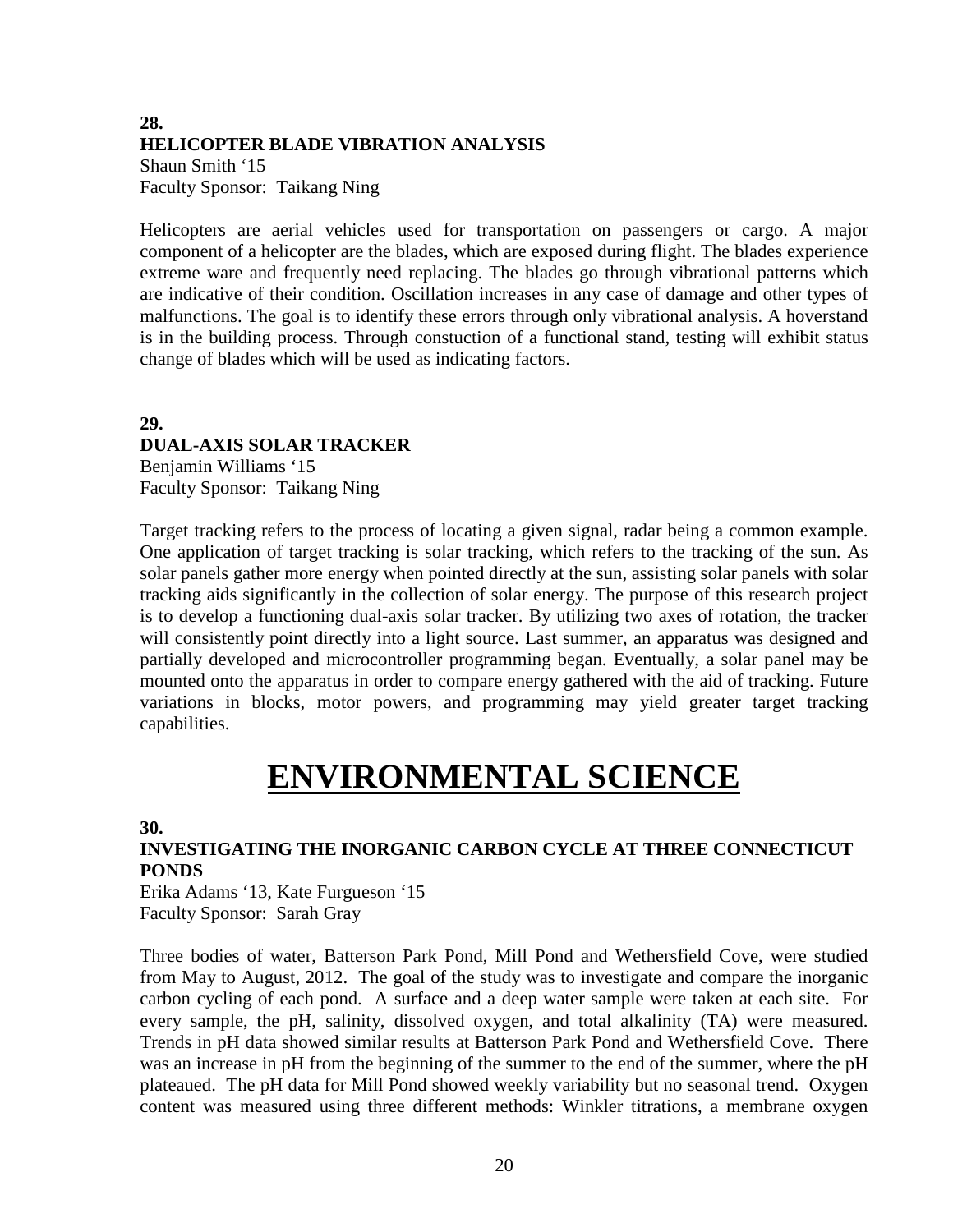probe, and an Onset oxygen sensor. Trends in oxygen over time for Batterson Park Pond and Wethersfield Cove showed that the oxygen concentration peaked in the middle of the summer. The oxygen data for Mill Pond showed high variability but no seasonal trends. Temperature and TA data were analyzed for trends throughout the summer, including differences between surface and deep samples. Water temperature increased throughout the summer. The average differences in temperature between surface and deep water samples at Batterson Park Pond, Mill Pond, and Wethersfield Cove were  $0.4 \pm 0.5$  °C,  $0.9 \pm 1.4$  °C, and  $0.6 \pm 0.7$  °C, respectively. The average TA was stable throughout the summer for Batterson Park Pond and Wethersfield Cove. The TA at Mill Pond showed large monthly variability (up to 40 mg/L) but no clear seasonal trend. Average differences in TA from surface to deep samples for Batterson Park Pond, Mill Pond, and Wethersfield Cove were  $0.2 \pm 0.8$  mg/L,  $0.4 \pm 2.2$  mg/L, and  $0.3 \pm 1.2$ mg/L respectively. No significant correlations were found between temperature and oxygen concentration, salinity and TA, or pH and oxygen concentration.

#### **31.**

## **SOURCE OF MERCURY CONTAMINATION IN THE MILL POND PARK OF THE PARK RIVER WATERSHED, GREATER HARTFORD, CT**

Daniel Hong '15 Faculty Sponsor: Jonathan Gourley

Mercury (Hg) is a naturally occurring element in the environment in very low concentrations. However, a recent study showed that an excess amount of mercury was present in the Piper Brook sub-basin within the Park River watershed, a sub-watershed of the Lower Connecticut watershed. Because the Park River runs across the highly populated and recently industrialized city of Hartford, the high levels of impervious cover accumulate pollutants, including mercury, through aeolian deposition. Through precipitation, the deposited pollutants in the impervious cover are washed off and discharged into the Park River. However, once mercury is released and spread out in the environment, the origin of the mercury contamination becomes hard to determine. The Mill Pond Park in the Piper Brook sub-basin was reported to have the highest concentration of mercury of 298 μg/kg. To find the sources of contamination of mercury in the Mill Pond Park, 16 mud samples were first collected and analyzed for mercury concentration using a Milestone DMA-80 Total Mercury Analyzer. Similar concentrations of mercury as the study done before were found downstream of the Mill Pond rather than within the Mill Pond itself. Thus, 16 more focused samples were collected around the sample location where it showed similar results. Percentages of organic materials and carbonates were also analyzed using loss on ignition method. The locations and distribution of the samples were plotted using GIS. The goal was to determine potential sources for mercury contamination using the concentrations and distributions of mercury. A trend in the concentrations and distributions of mercury was found and the exact location of mercury discharge was where the asphalt road, which leads to the parking lot of school buses, falls into the stream. Moreover, there was a weak correlation between the percentage of organic materials and mercury and another weak one between the percentage of carbonates and mercury.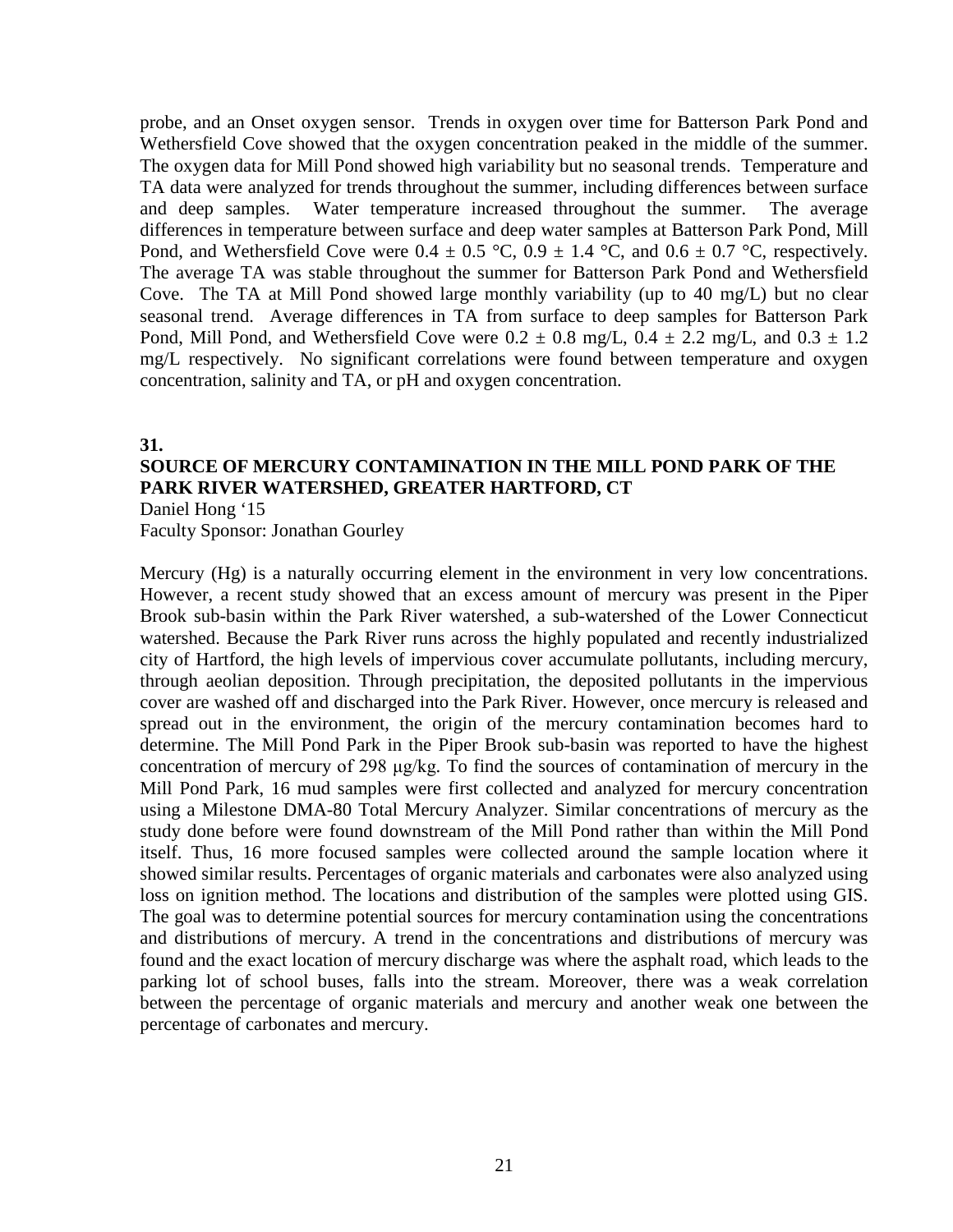## **32. SYNERGISM IN TOXICITY OF MIXTURES OF PHARMACEUTICALS TO** *DAPHNIA MAGNA*

Airelle A. James '14 Faculty Sponsor: Alison J. Draper

Pharmaceuticals escape wastewater treatment and contaminate aquatic environments. There is increasing concern about the exposure of aquatic organisms and the combined toxicity of complex mixtures of chemicals. Four pharmaceuticals for human-use were chosen for this study. All are water-soluble, thus eliminating complications of solvent effects. All of the chosen pharmaceuticals are also commonly used and have been detected in the aquatic environment. A 48-hour motility assay of <24 hour-old *Daphnia magna* neonates was used to examine the effects of a mixture of commonly-used pharmaceuticals.  $LC_{50}$  and NOAEL concentrations of diclofenac, metformin, metoprolol and propranolol were estimated. *Daphnia* were then exposed to all possible combinations of these drugs, all at their NOAEL concentration. Synergy was observed in these mixtures. The interaction of metformin and metoprolol was also explored at concentrations around their  $LC_{50}$ 's using the classic method of mixture toxicity. Again, synergism was observed. This relationship would not be anticipated by the drugs' mechanism of action in humans. Frequent use of pharmaceuticals by consumers coupled with imperfect methods of wastewater treatment will likely increase pharmaceutical residue in the aquatic environment. Future experiments will be aimed at determining the mechanism of drug interactions observed in this study.

#### **33.**

## **MAGNETIC ANALYSES OF LAKE SEDIMENT AS A POSSIBLE MEANS TO RECONSTRUCT ANADROMOUS FISH POPULATIONS IN FOUR CONNECTICUT LAKES**

Sama Shrestha '14 Faculty Sponsor: Christoph Geiss

Sediment magnetic analyses can help to reconstruct past environmental conditions within a watershed. This study focused on investigating possible correlations between alewives, an anadromous fish species known for transporting large amounts of nutrients enrich in  $\delta^{15}N$ , and corresponding changes in sediment chemistry and magnetic parameters of the lake sediments. We hypothesized that high alewives populations leads to increased organic productivity. Strongly reducing sediment conditions due to increased organic matter result in the dissolution of magnetic minerals, which should be visible in magnetic parameters. Sediments were collected from four Connecticut lakes, two of which (Rogers and Bride) have known alewives population while the other two lakes (Linsley and Uncas) were not populated by alewives and serve as controls. The sediments were characterized in terms of abundance, composition and grain size of magnetic minerals through measurements of magnetic susceptibility  $(\gamma)$ , isothermal remanent magnetization (IRM), anhysteretic remanent magnetization (ARM), S-ratios, organic content, magnetization ratio ( $M_r/M_s$ ) and coercivity ratio ( $H_{cr}/H_c$ ). Alewife abundances were estimated through measurements of Nitrogen isotopic ratios ( $\delta^{15}N$ ). Our hypothesis predicts that high Alewife concentrations (high  $\delta^{15}N$ ) lead to decreases in the concentration of magnetic minerals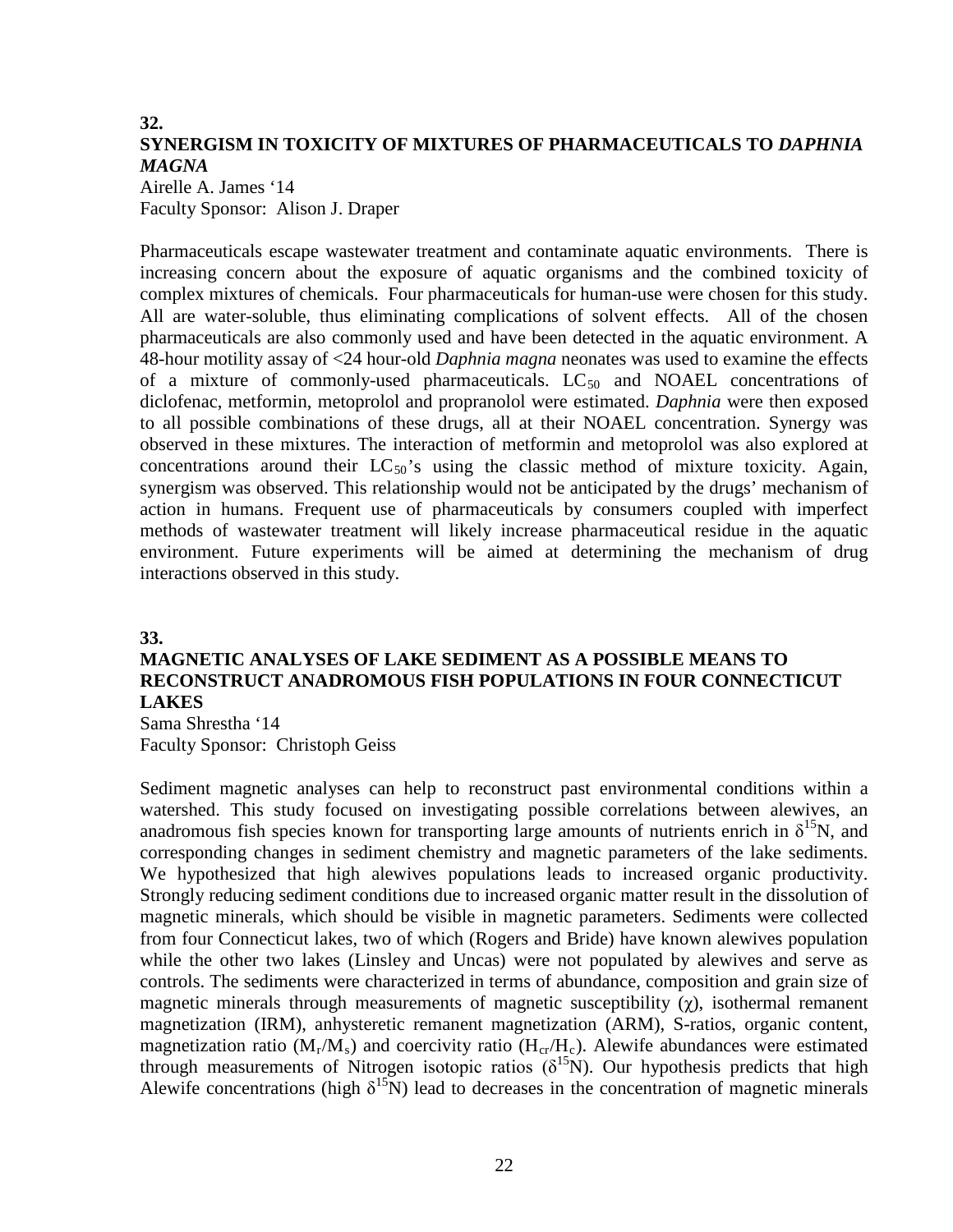(lower χ), a coarsening of the magnetic assemblage (decrease in ARM/IRM), and possibly a change in magnetic mineralogy (lower S-ratios). Correlations between magnetic and geochemical parameters were mixed, and our initial hypothesis could not be confirmed.

### **34.**

## **MAPPING OF ARCTIC PEATLANDS USING GROUND PENETRATING RADAR** Jessica Smith '14

Faculty Sponsor: Christoph Geiss

Our study area in Northern Manitoba is located in discontinuous permafrost at the present-day taiga-tundra ecotone, which makes the region sensitive to past and future climate change. In addition, its proximity to Hudson Bay may amplify regional climate variability through changes in sea ice cover. The area contains numerous small lakes and extensive peatlands which have developed over the past 8000 years and act as a reservoir of organic carbon. Because of the nature of these reservoirs, changes in climate can greatly influence the dynamics of these peatlands, which can in turn result in changes of the amount of greenhouse gases in atmosphere. To estimate the volume of existing peat deposits, nine wetlands in Northern Manitoba (59.3°N, - 97.5°W) were surveyed using ground penetrating radar (GPR). Previously acquired borehole data was used to ground-truth more than 2 km of GPR profiles. Data were taken using a SIR-3000 radar unit (Geophysical Survey Systems Incorporated) and were analyzed using ReflexW v 5.6 (Sandmeier Scientific Software). The majority of the studied wetlands is less than 1.5 m in depth and shows a regular basin shape. Therefore information from peat cores can be generalized across the watershed.

## **NEUROSCIENCE**

### **35.**

### **CATECHOLAMINES AND THE KETOGENIC DIET**

Ryan Adams '13 Faculty Sponsor: William H. Church

Although the exact mechanism by which the ketogenic diet reduces epilepsy is still unknown, recent studies have implicated catecholamines in being involved in modulating seizure susceptibility. This work investigated the effects of the ketogenic diet on catecholamine concentrations in the brains of mice. Tissue homogenates of the hippocampus, motor cortex, somatosensory cortex, periaqueductal grey and caudate putamen regions were analyzed using high pressure liquid chromatography to quantitate norepinephrine, dopamine, DOPAC, 5HIAA and 5-HT. Changes in endogenous levels between mice fed a normal diet and mice fed a ketogenic diet for 3 weeks will be discussed. The results of this analysis may provide insight into the mechanism by which the ketogenic diet modulates epileptic activity.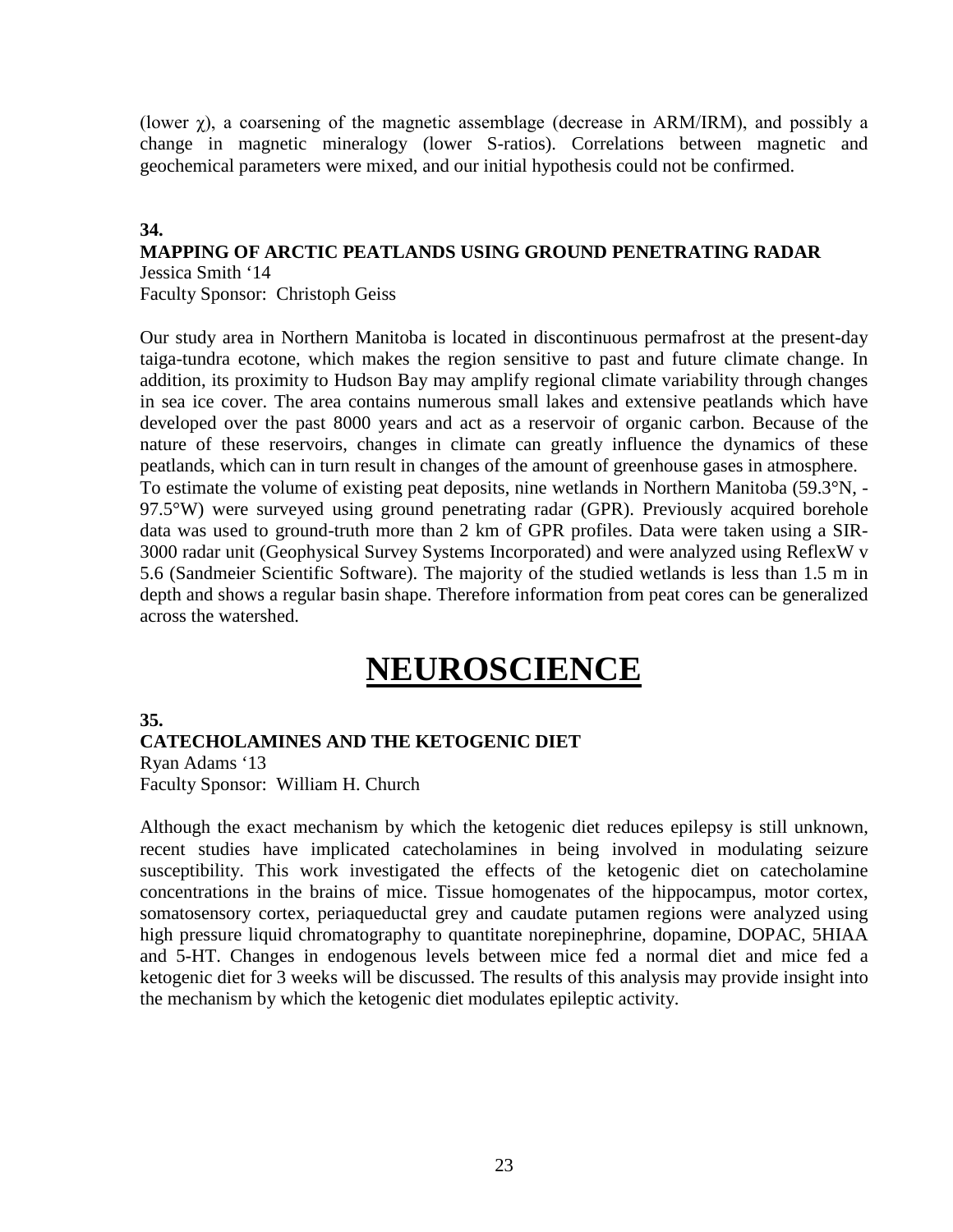## **36. BENEFICIAL EFFECTS OF LOW-CARBOHYDRATE DIET ON SOCIAL BEHAVIOR IN A NOVEL REPEATED-MEASURES TEST OF SOCIAL BEHAVIOR IN MICE**

Josh Altschuler '13, Subrina Bisnauth '15, Sierra Slade '15 Faculty Sponsors: David Ruskin, Susan Masino

Autism is a neurological disorder that includes a deficit in sociability as a defining symptom. We have hypothesized that a very-low carbohydrate diet known as the ketogenic diet (used to treat epilepsy) might improve sociability, and have found positive results in the BTBR mouse model of autism. In those experiments we used the standard 3-chamber test of sociability in rodents, in which test mice can choose to spend time in chambers with or without another mouse (or with a novel mouse or a familiar mouse). Here, in hopes of increasing test sensitivity, we characterized a novel permutation of the 3-chamber test in which the test was delivered twice: before and after three weeks of dietary intervention with an 8% ketogenic diet. The control group remained on standard diet for both the test and retest. Results show that after being on the diet, mice spent significantly more time in the chamber with the novel mouse in the second phase of the threechamber test. This is in comparison both the initial test of the experimental group before they had been switched to the special diet and to the retest of the control group that had not switched diet. These results indicate that the ketogenic diet led to an increase in preference for social interaction in the BTBR mice. Future research could continue to explore the benefits of the ketogenic diet for autism.

### **37.**

### **PROSPECTIVE MEMORY IN SCHIZOPHRENIA: RELATIONSHIP TO MEDICATION ADHERENCE, NEUROCOGNITION AND SYMPTOMS IN INDIVIDUALS WITH SCHIZOPHRENIA**

David Correll '13, Marta Zamroziewicz '13, Alexandra Rogers '09 Faculty Sponsors: Sarah Raskin, Matthew Kurtz, Jacqueline Maye

Medication management is a serious concern for individuals with schizophrenia. One possible reason for poor adherence to medication is poor ability to remember future intentions. It has been demonstrated in several studies that individuals with schizophrenia do have impairments in prospective memory. However, there have been no studies, to our knowledge, examining the relationship of prospective memory to medication adherence. In this study individuals with schizophrenia and healthy adults were administered a standardized measure of prospective memory, a standardized measure of medication adherence and a computerized virtual measure of medication adherence. Individuals with schizophrenia demonstrated impairments specifically in prospective memory. Performance on the test of prospective memory was correlated with the standardized measure of medication adherence. This suggests that prospective memory should be assessed before assuming that individuals with schizophrenia will be independent in medication management. It also suggests that prospective memory intervention may be important in this population.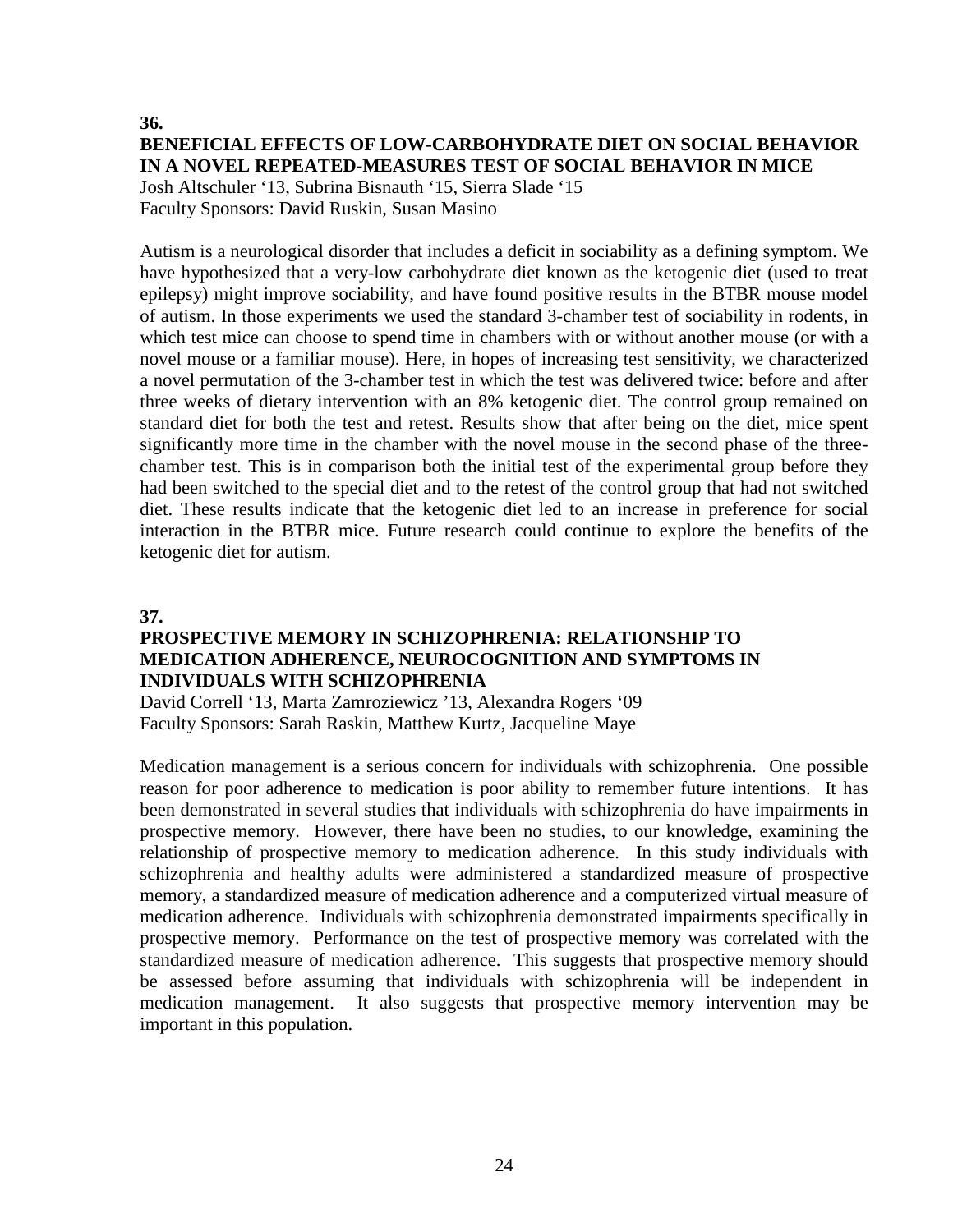#### **38.**

## **ONTOGENY OF NEURONAL CELL SIZE AND NUMBER IN THE CHINESE MUD SNAIL,** *CIPANGOPALUDINA CHINENSIS*

Amy Hackett '14, Daniel Isaman '15 Faculty Sponsor: Charles C. Swart

Neurogenesis is the proliferation of new neurons in the nervous system and is a key process in learning new information and repairing damaged neural tissue. In vertebrates neurogenesis is limited to a few discrete areas of the brain. However among invertebrates there is a great diversity of neurogenerative processes including animals that develop a set number of neurons upon maturity and exhibit no further new cell growth to those that exhibit continuous neurogenesis throughout their life span. Among the molluscs all possible strategies are thought to exist. However, those animals which exhibit a finite number of neurons at adulthood have received the most attention. There are a couple of reasons for this. First these animals tend to have a relatively small number of neurons and those neurons tend to be large in size and easily recognized across individuals. These characteristics make it possible to understand the function of complex neural circuits involved in these animals' behaviors. However, when studying neurogenesis, an animal that exhibits cell generation throughout its life would clearly be a better choice. Observations on the cerebral ganglion of the fresh water snail, *Cipangopaludina chinensis*, suggested that there were a large number of very small neurons and no large neurons. To determine what strategy of neurogenesis is exhibited by this animal we conducted a number of observational students to determine the lifelong pattern neurogenesis in the cerebral ganglion in this animal including separate characterization of juveniles, adult males and adult females. We find that neurogenesis occurs throughout the juvenile period but stops at maturity. However the animal still increases body size as an adult and we find that while the adults do not add new neurons, the existing neurons do increase in size.

**39.**

### **ATTENUATION OF THE REGIONAL VARIATION IN GRANULE CELL PRECURSOR PROLIFERATION CONTRIBUTES TO THE ALTERED FOLIATION PATTERN IN THE** *ENGRAILED* **MUTANT MOUSE CEREBELLUM**

Jackie L. Gottshall '13, Emilie Legué, Alexandra Joyner Faculty Sponsors: Susan Masino, Charles C. Swart

The layered cortex of the cerebellum (Cb) is divided into complex folds (folia) along the anterior-posterior axis, allowing numerous neural circuits to fit within a compact space. Although Cb morphology and circuit allocation are highly conserved across mammals, the processes that regulate foliation are poorly understood. The distinct shape of each fold has been hypothesized to depend largely on granule cell (GC) production. Interestingly, our genetic inducible fate mapping (GIFM) analysis revealed that GC production occurs asynchronously between folia. This raised the possibility that the temporal variation of GC production between folia contributes to Cb foliation patterning. Using a mouse cerebellum foliation mutant (lacking three of the four *engrailed* (*En*) alleles) and GIFM we uncovered an attenuation of the normal temporal differences in GC production between folia that was associated with the altered foliation pattern. To further examine GC production, we assessed granule cell precursor (GCP)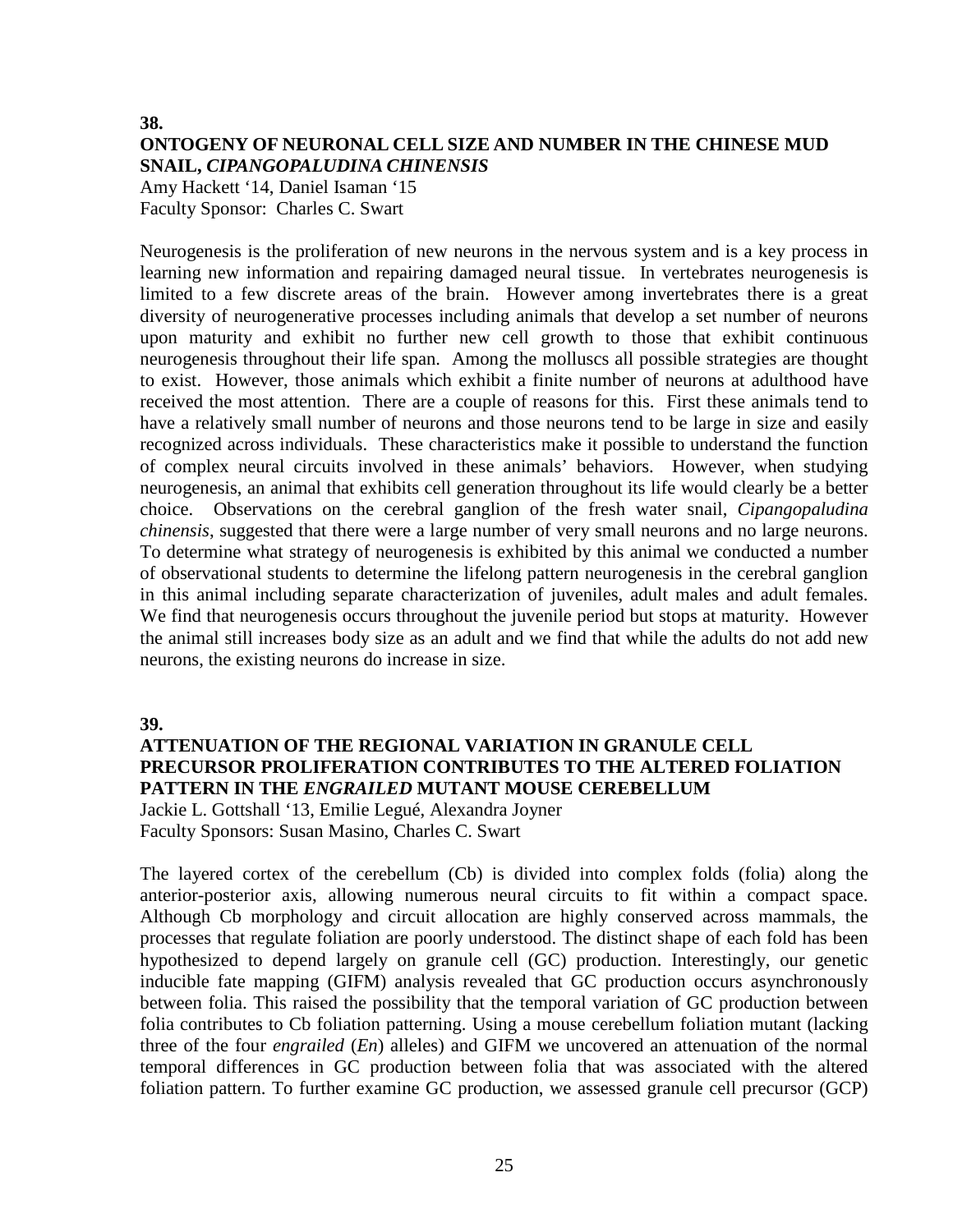proliferation using a pulse of BrdU. Preliminary analyses at postnatal day (P) 6 and P14 indicate that the normal difference in GCP proliferation seen between folia is reduced in *En* mutants. Additionally, examination of Sonic hedgehog signaling (the main proliferating signal in GCPs) at P2 suggests that normal regional differences observed in the wild-type are attenuated in the *En* mutant. These results indicate that the normal variations in the level of GCP proliferation are altered in *En* mutants, which could contribute to the attenuation of temporal differences in GC production between folia in *En* mutants compared to wild types.

#### **40.**

### **THE INVESTIGATION OF GLIAL-DERIVED FACTORS AFFECTING NEURONAL CELL DEATH**

Alexandra Nicaise '13

Faculty Sponsors: William H. Church, Stephen Crocker; UConn Health Center

Originally astrocytes were believed to have just played a supportive role in the brain, now it has been discovered that they play very important roles, from the reuptake of neurotransmitters to signal propagation. They might also play a role in Parkinson's disease, by either alleviating dopaminergic cell death in the substantia nigra, or by causing it. In recent studies TIMPs (tissue inhibitors of metalloproteinases) have been implicated in diseases such as Parkinson's and multiple sclerosis. They are extracellular proteins that have the capability of regulating MMPs (matrix metalloproteinases), which degrade all kinds of extracellular matrix proteins. When TIMPs and MMPs are not in balance cell metabolism is at risk. A double-blind cell culture experiment was conducted using astrocytes from both wild type and TIMP-1 knock out mice.

Astrocytes were treated with MPP+, a neurotoxin commonly used to induce dopaminergic cell death. Undifferentiated and differentiated SH-SY5Y cells were treated with the glial media for 24 hours and cell viability was evaluating using the live cell/dead cell assay. Wild type glial conditioned media killed undifferentiated cells to a greater extent compared to the knock out media. Further experimentation indicated that a 50% increase of TIMP-1 concentration in the wild type glial media given no MPP+ significantly increased cell viability in undifferentiated cells. These results suggest that TIMP-1 may be modulating the activity of an apoptosis inducing factor. A proposed mechanism by which astrocytic TIMP-1 functions to control apoptosis in undifferentiated neuronal cells will be presented.

#### **41.**

### **IMPROVEMENT OF METHODS OF INVESTIGATION INTO THE BEHAVIORAL AND ELECTROPHYSIOLOGICAL CORRELATES OF PROSPECTIVE MEMORY (PM) IN HEALTHY ADULTS AND ADULTS WITH TRAUMATIC BRAIN INJURY (TBI).**

Consuelo M.A. Pedro '15 Faculty Sponsor: Sarah Raskin

Prospective memory (PM) is the ability to remember to do something in the future. Behavioural tests developed by Raskin 2009 have successfully quantified prospective memory in adults. In addition, there has been electrophysiological inquiry into prospective memory by West 2001.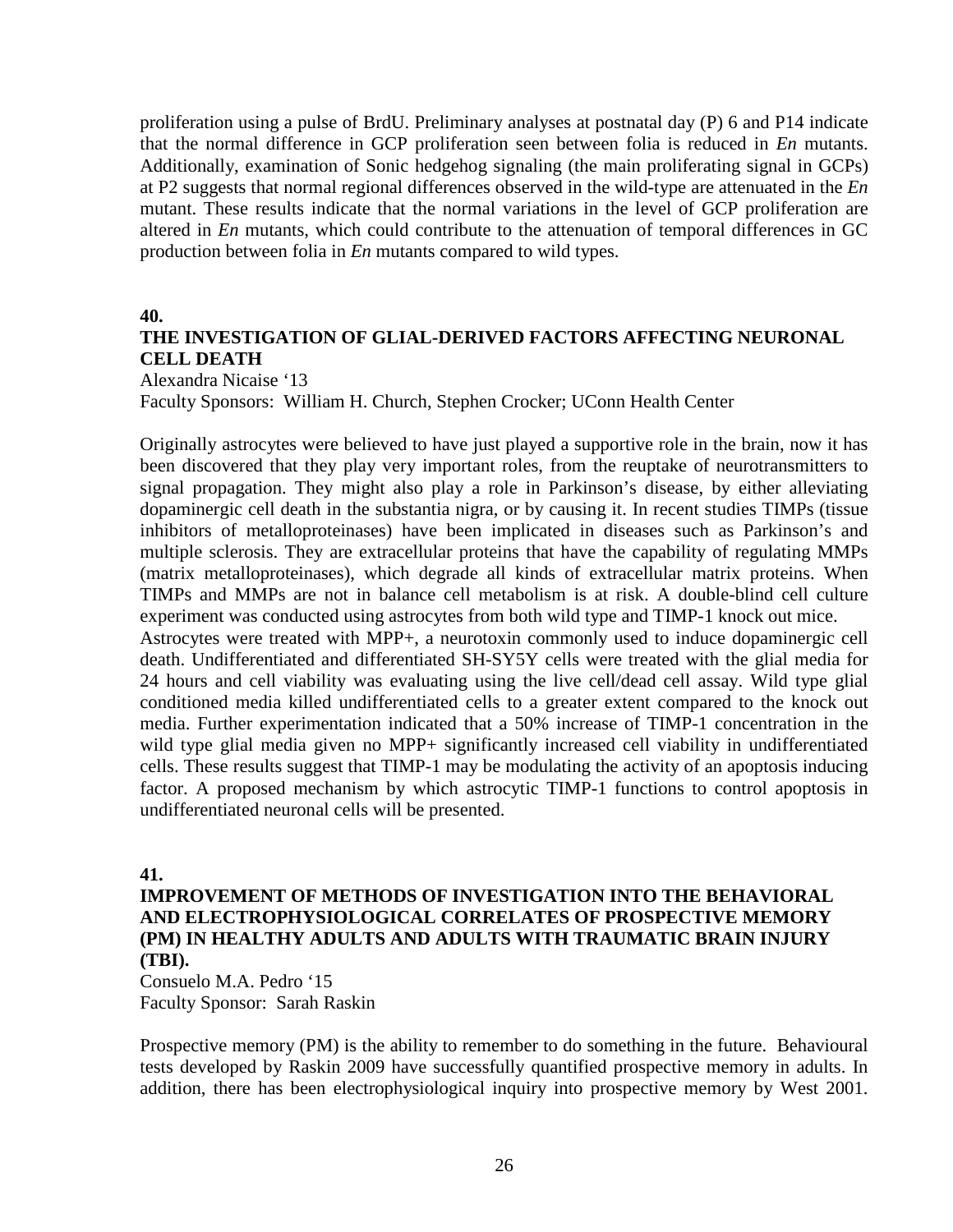Kaur and Raskin 2012 have designed a testing system involving healthy individuals and individuals with a traumatic brain injury (TBI) using a behavioral test; the Memory for Intentions Screening Test (MIST) and electrophysiological tests. Their work has found that the TBI individuals had lower accuracy and a longer time delay in performing prospective memory tasks than did healthy individuals. Also, it was found that the TBI subjects generated smaller amplitudes during the EEG behavioural PM test and did not generate the N300 wave form; leading to questions about the correlation between prospective memory intention and that particular wave form.

The PM tests performed by Kaur and Raskin 2012, were only event based; no time based PM cues were present in the EEG test. According to West 2009, time based cues have provided a very vital method of inquiry into PM. To include a time based cue in the EEG test would provide more insight into the nature of PM deficits following TBI. In addition, the length of time and the rigours of the test especially for the TBI participants were found to be too challenging and uncomfortable, compromising the accuracy of the data.

Thus, this study aims to improve the design of the EEG-computer based test, to be shorter and less challenging. We also aim to computerize the MIST to improve the reach and efficiency of testing; making testing, less time consuming and make the test administrating process less labour intensive. In addition we will add a time based cue item to the measure.

### **42.**

## **SUBSTRATE SPECIFICITY, pH RESPONSE AND INHIBITION OF THE CHOLINESTERASE IN THE CNS OF THE CHINESE MUD SNAIL, CIPANGOPALUDINA CHINENSIS**

Abigail Whalen '15 Faculty Sponsor: Charles C. Swart

The purpose of this study was to describe the basic physiological activity of cholinesterase enzyme(s) in the CNS of Cipangopaludina chinesis. We used a spectrophotometer to measure cholinesterase activity of snail brain extracts against 3 substrates using Ellman's reagent. We tested 3 different choline substrates, acetylthiocholine iodide (ATCI), butyrylthiocholine iodide (BTCI), and propionylthiocholine iodide (PTCI) across a range of pH. We found that all cholinesterases in the brain of *B. chinensis* are membrane bound and there is no cholinesterase activity in the body muscle of this animal. Optimal activity of the enzyme occurred with a 0.1 M concentration of PTCI in a phosphate buffer solution with a pH of 8.5 and there was low or only modest inhibition of activity by both Tacrine and Iso-OMPA at concentrations of  $10^{-7}$  and  $10^{-5}$ . Under optimal conditions the Kmax was calculated as 0.013mg PTCI/ml and Vmax was 0.263mg PTCI/mg brain tissue/min. We also determined the effect of 2 cholinesterase inhibitors on activity of the snail brain extract, an AchE specific inhibitor (Tacrine) and a butyrylcholinesterase specific inhibitor (Iso-OMPA). The lack of complete inhibition of cholinesterase activity does not rule out the presence of AChE or BChE although substrate specificity supports PChE. We are currently developing a native PAGE assay to determine whether there is one or more cholinesterase enzyme present and the molecular weight of the enzyme and whether it occurs as a monomer or multiples.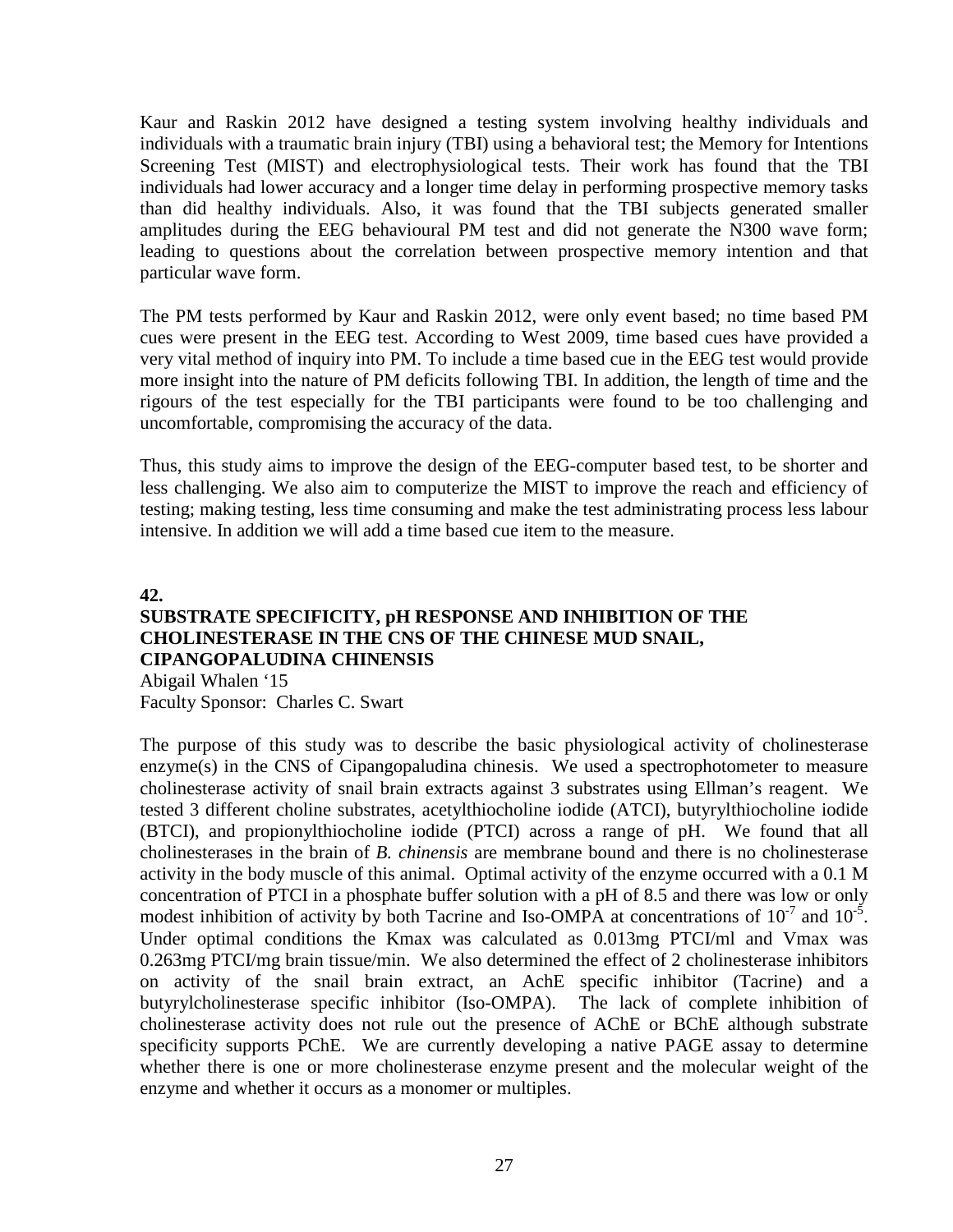**43.**

## **EFFECTS OF DRINKING PATTERNS ON PROSPECTIVE MEMORY PERFORMANCE IN COLLEGE STUDENTS**

Marta Zamroziewicz '13, David Correll '13, Sarah Isaac '14

Faculty Sponsors: Sarah Raskin, Rivkah Rosen, Howard Tennen, Carol Austad, Carolyn Fallahi, Rebecca Wood, Godfrey Pearlson

Alcohol consumption in college students is of interest due to interactions between alcohol and the developing brain and this is an important age for the development of prospective memory (PM). Thirty-one first-year college students completed the Self-Rating Effects of Alcohol (SREA), Modified Timeline Follow-back (TFLB), and Alcohol Effects Questionnaire (AEQ) and two measures of PM. The time-based PM measure required students to record the current survey question at exactly fifteen minutes during a survey questionnaire. The event-based PM measure required students to present a cash voucher when finished with a series of computerized cognitive tasks. Both measures were scored as 0 if no recognition of the task was given or if the task was partially completed or completed late, and 1 if the task was correct. The ongoing task was an online survey about drinking behavior and the JAva NEuropsychological Test (JANET). At the end of the testing session, participants answered a retrospective recognition questionnaire of the PM tasks. Binge drinking was defined as consuming 5 or more drinks (male), or 4 or more drinks (female), in  $\sim$  2 hours. Surprisingly, students performed significantly better on the timebased (mean =  $0.81$ , s.d.= $0.40$ ) than on the event-based measure (mean= $0.71$ , s.d.=  $0.46$ ) of prospective memory. Those who had consumed alcohol in the last 30 days performed better on the event-based measure (mean=1.00, s.d.=0.00) than teetotalers (mean=0.50, s.d.=0.53). Those who binge drank in the last 30 days performed better on the event-based measure (mean=1.00, s.d.=0.00) but worse on the time-based measure (mean=0.500, s.d.=0.55) than those who hadn't binged in the last 30 days (event-based mean=0.62, s.d.=0.51; time-based mean=0.85, s.d.=0.38). These data are consistent with some previous studies but do not match predictions. The sample size is small, thus further testing of a larger proportion of the college population may yield data with more revealing trends.

## **PHYSICS**

**44.**

## **CREATION OF ELECTRON VORTICES USING A PULSED ELECTROMAGNETIC PHASE GRATING**

Jonathan Handali '13, Abhishek Khanal '15 Faculty Sponsor: Brett Barwick

Electron vortices have successfully been produced using nano-fabricated mask gratings. The recently experimentally demonstrated Kapitza-Dirac effect of electron diffraction by a light grating presents the possibility of generating electron vortices using an electromagnetic grating. We used Matlab to model the far field disturbance of an electron beam when it interacts with an electromagnetic phase grating. The model exploits the principles of Fourier optics and correctly predicts diffraction through various apertures such as a double slit and a standing wave grating when compared to experiment. The model predicts the possibility of forming electron vortices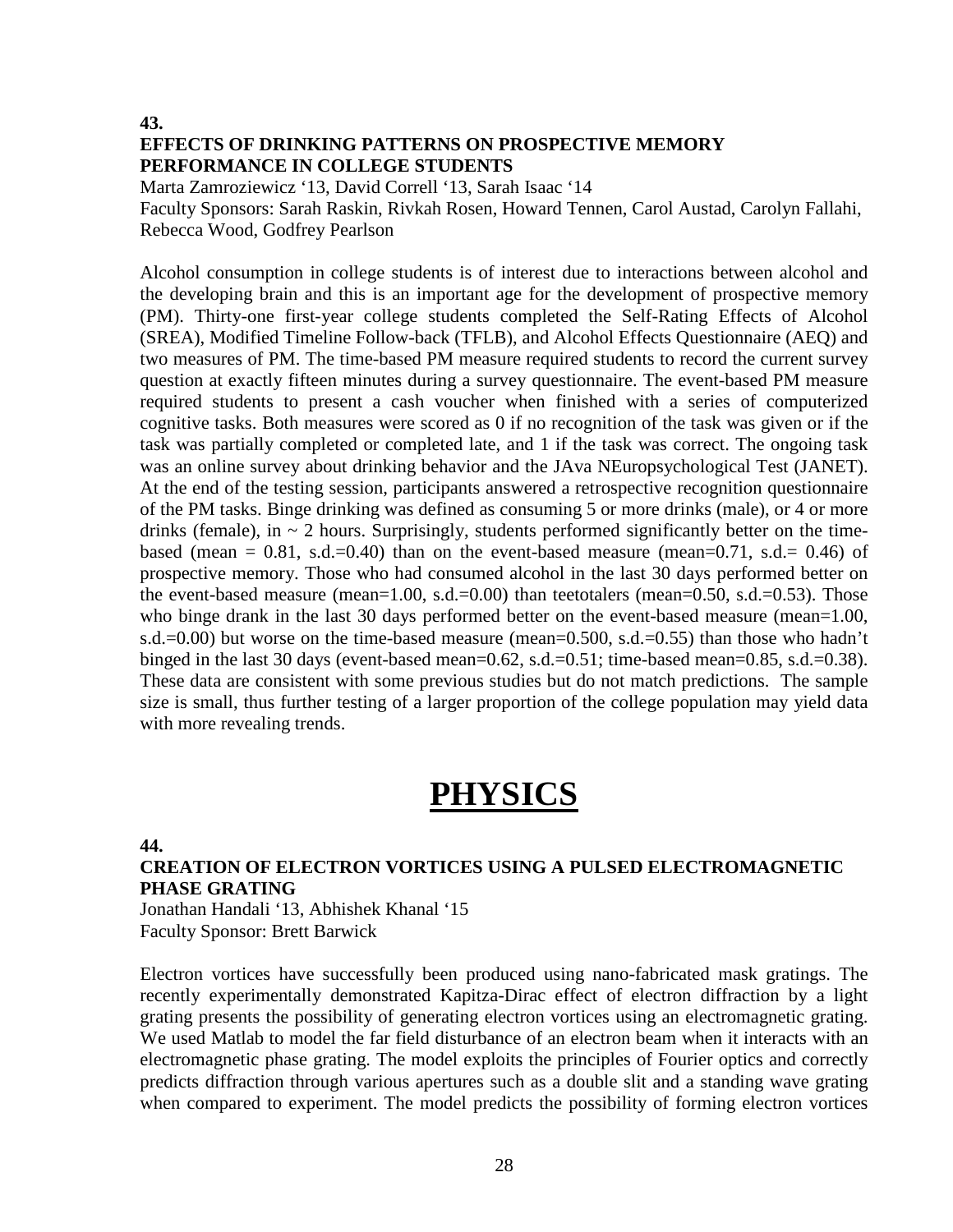using an electromagnetic phase grating generated by a laser of medium power. We intend to produce the electromagnetic grating using optical vortices generated with laser-etched mirror gratings which are currently under production in the lab.

## **PSYCHOLOGY**

#### **45.**

### **SENSITIVITY TO IDENTIFYING REAL VS PROGRAMMED PENDULUM MOTION USING POINT LIGHT DISPLAYS**

Yasmine L. Delgado-Jimenez '14 Venus Nunez '14 Faculty Sponsor: William Mace

Individuals are especially sensitive to identifying certain patterns of motion portrayed by point light displays of human motion. (Johansson, 1973). Placing a few points of light on the surface of the object can easily identify a number of aspects of human motion. Pendulum motion is an important component of human motion. Some research argues that people are not very sensitive to acceleration, but acceleration is central to pendulum motion. Certain features of pendulum motion uniquely characterize its identity. One of its most unique features is its speed. The angular velocity of a pendulum is constantly changing as it swings from one side to the other. Therefore, its motion is not uniform. We are interested in identifying whether people can differentiate between a real pendulum and a programmed pendulum using point light displays. While the real pendulum changes angular velocity, the programmed pendulum consists of constant velocity. We had participants decide whether the presented pendulum was real. The displays varied within four conditions (nature of the pendulum, length of the pendulum, speed of the pendulum, and the number of point lights). Each condition was shown 10 times for a total of 120 displays per observer. Overall, participants were able to distinguish the real pendulum from the programmed pendulum in all conditions.

#### **46.**

#### **LITERATURE REVIEW OF SELF-REGULATED LEARNING & METACOGNITION** Emily Howe '13

Faculty Sponsors: Dina Anselmi, David Reuman

Metacognition is a complex phenomenon critical for successful learning. Metacognition, as well as cognition and motivation, are the components necessary for self-regulated learning. Metacognition can be understood as the comprehension of and control over one's own cognitive processes. Flavell (1979) pioneered the research of metacognition and first suggested the possibility and desirability of increasing metacognition in children. Research has shown that students with higher levels of metacognition tend to be more academically successful (Ambrose, Bridges, DiPietro, Lovett, & Norman, 2010). Furthermore, in a meta-analysis performed by Dignath & Buttner (2008), metacognitive interventions were shown to be highly successful at enhancing self-regulated learning in students. In light of this research, a research study has been designed to understand the role that self-regulated learning plays in academic success. The current study will evaluate the effects of a ten session metacognitive and cognitive strategy intervention on the academic performance of eighth grade social studies students. I hypothesize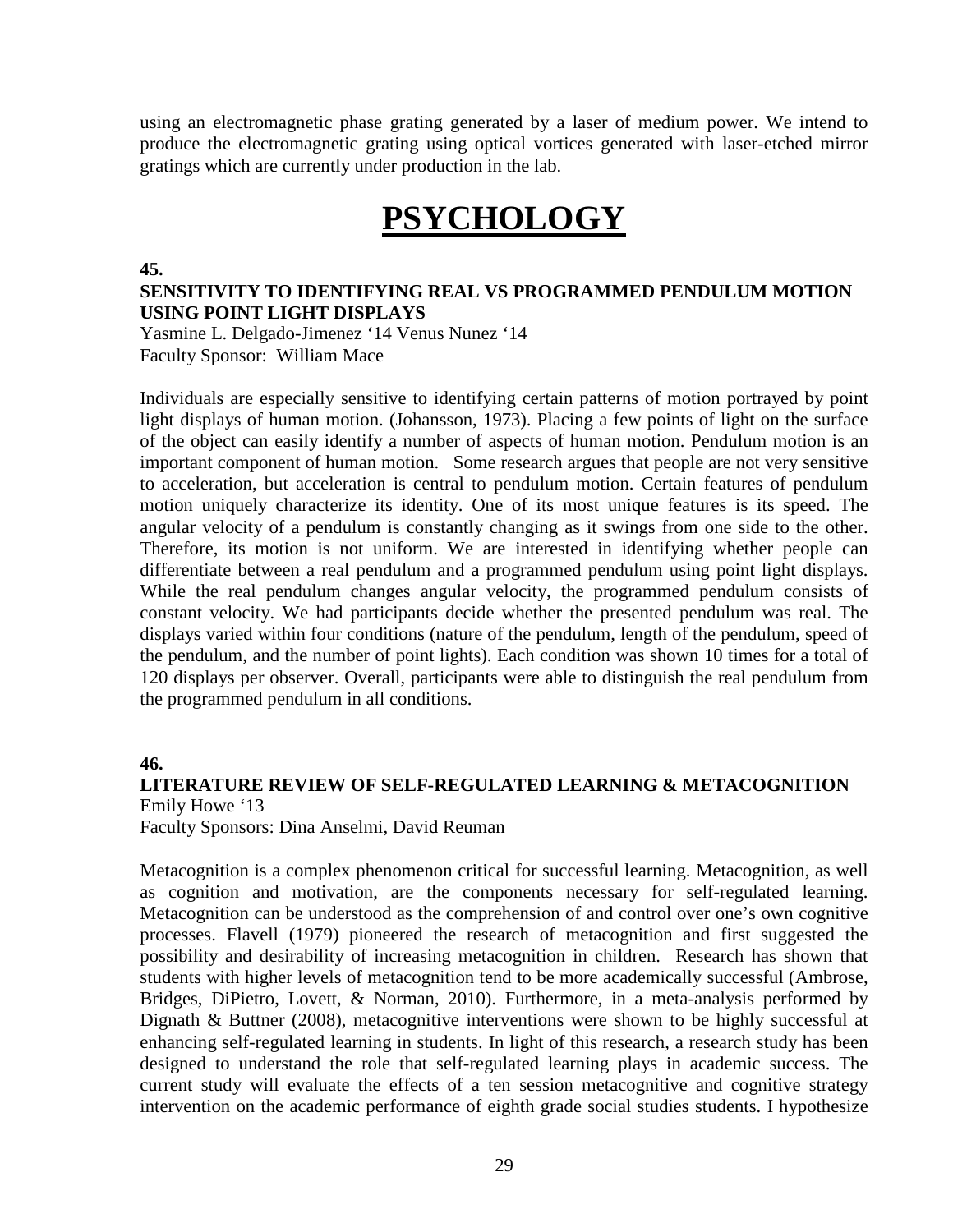that students in the treatment group will be academically more successful than students in the control group. Additionally, I hypothesize that students in the treatment group will utilize more cognitive and metacognitive strategies while learning.

#### **47.**

## **CULTURAL NORMS REGARDING EMOTIONAL EXPRESSION: INFLUENCES ON THE PROVISION AND RECEIPT OF SOCIAL SUPPORT**

Katie Piotrowski '13 Faculty Sponsor: Janet Chang

Past studies have revealed that individuals from collectivist cultures are more likely to utilize emotional suppression, especially with respect to a stressful or unpleasant event, than those from individualistic cultures who tend to value the open expression of emotions. Although collectivist groups, such as those from Asian cultures, are less likely to seek out social support in response to a stressful event than individualistic groups, such as those from Western cultures, no studies to date have empirically examined whether collectivist or individualistic norms regarding emotional expression and suppression influence social support seeking and provisional tendencies. Furthermore, only a few past studies have examined and found that individuals from collectivist cultures prefer problem-focused support (e.g., practical advice) when seeking support, while those from individualistic cultures prefer emotion-focused support (e.g., expressing emotions). However, because these studies regarding collectivism, individualism, and support type preferences are sparse in number, further research is needed to examine both the receipt and provision of social support, thereby providing a more comprehensive understanding of social support transactions. The purpose of the present study is to examine whether cultural norms regarding emotional expression, which are shaped by either collectivist or individualistic values, influence how individuals seek out and provide social support. In this study, we will prime participants' cultural values based on adjectives, with corresponding pictures, that will represent either collectivist or individualistic values regarding emotional expression (e.g., suppression). Additionally, we will assess the preferred support type (e.g., problem-focused) between participants primed with collectivist values versus those primed with individualistic values.

#### **48.**

### **USING POINT-LIGHT-DISPLAYS FOR BIOLOGICAL MOTION**

Edgar Soto '15 Faculty Sponsor: William Mace

Humans are known to perceive motion from the most arbitrary objects, this is most evident in simple children's animation and most studied in point light displays (Johansson, 1973). People have been able to identify exactly what someone is doing, their gender, as well as individuals in groups of people (Blake, 2007) even distinguishing two individuals dancing in unison. What has not been explored has been the coordination of two distinct individuals doing a similar action, in this case tap-dancing. Though the two individuals are linked by the tap-dancing, a study was developed to allow features of two people to be manipulated separately to determine the conditions for perceived coordination.